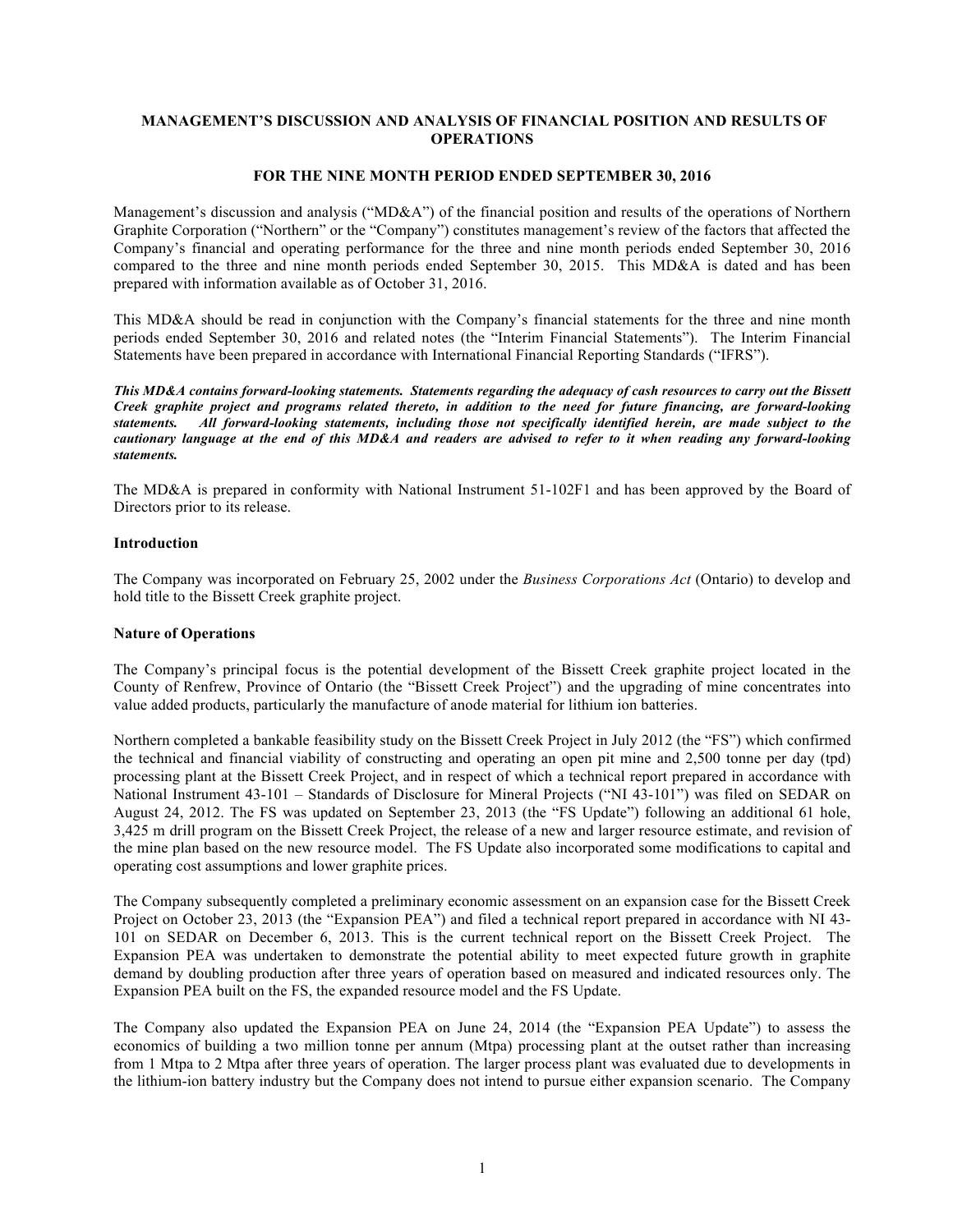is focussed on the development scenario outlined in the FS and FS Update which is based on production volumes that are more realistic given the size of the market and current weak demand.

In the fourth quarter of 2012 the Company filed an amended mine closure plan ("MCP") with the Ontario Ministry of Northern Development and Mines ("MNDM") based on the FS. On August 26, 2013, the Company announced that the MNDM had accepted the Company's MCP for filing. The Company is in a position to begin construction of a mine on the Bissett Creek Project, subject to arranging the necessary full project financing and additional species at risk permitting and believes it is only necessary to file a statement of material change with the MNDM based on the FS Update. It is possible that MNDM could determine that the Company is required to file another closure plan amendment. A number of operational permits and environmental authorizations are also required prior to the commencement of mining operations. The Company expects that these permits and authorizations will be obtained in the normal course as needed.

# **The Bissett Creek Project**

The Company holds a 100% interest in the Bissett Creek Project, which contains a large flake graphite deposit, and is located approximately 15 km from the Trans-Canada Highway (Highway 17) between the towns of Deep River and Mattawa, Ontario. The Bissett Creek Project is located in the United Townships of Head, Clara and Maria, in the County of Renfrew, Province of Ontario, approximately 300 km northeast of Toronto and 200 km west of Ottawa, Ontario.

The Bissett Creek Project presently consists of Ontario mining lease number 106693 (covering 565 hectares) and Ontario mining lease number 109335 (covering 1,938 hectares) (the "Mining Leases"). Ontario mining lease number 109335 expires on June 30, 2034 and Ontario Mining Lease number 106693 expires on August 31, 2035. Both leases require annual rental payments to the MNDM in an amount prescribed by the Mining Act (Ontario) which is approximately \$7,584. The Company also holds five unpatented mining claims, which are contiguous to the Bissett Creek Project, and cover approximately 464 hectares.

Royalties on the Bissett Creek Project consist of an annual advance payment of \$27,000 to the three original prospectors that discovered the deposit which will be credited against a royalty of \$20 per ton of concentrate sold once the mine is operational, and a 2.5% Net Smelter Royalty ("NSR") on any other minerals derived from the Bissett Creek Property.

The Bissett Creek Project was extensively explored in the 1980's and over 8,400 metres of drilling was completed. A full feasibility study, including the calculation of a proven and probable reserve, was completed but the Bissett Creek Project was not developed due to a subsequent decline in graphite prices. *This feasibility study and reserve estimate pre-date NI 43-101 standards and therefore, are non-compliant and should not be relied upon.* The price of graphite has increased since 2005 due to the ongoing industrialization of emerging economies which has led to increased demand in traditional steel and automotive markets. Prices peaked in 2012 in a range of US\$2,500 to \$3,000 per tonne for large flake graphite and some shortages were reported. The subsequent slowdown in the Chinese economy combined with a lack of growth in economies in the US/Japan/Europe has caused prices to fall back over 50% from 2012 levels. Based on its review of industry sources, the Company believes prices are currently around US\$1,000 for large flake graphite while +50 mesh XL flake is selling for approximately US\$1,800 per tonne and +32 mesh XXL flake over US\$2,000 per tonne. One of the key factors which differentiates Bissett Creek from other deposits is that approximately 60% of production will be XXL and XL flake. The Company believes that it can achieve an average selling price in the order of US\$1,500/tonne in the current market.

The Company also intends to produce and sell value added products such as anode material for lithium ion batteries and high purity flake graphite which receive premium prices. None of these products are included in the above price estimates or the economics in the FS or Expansion PEA.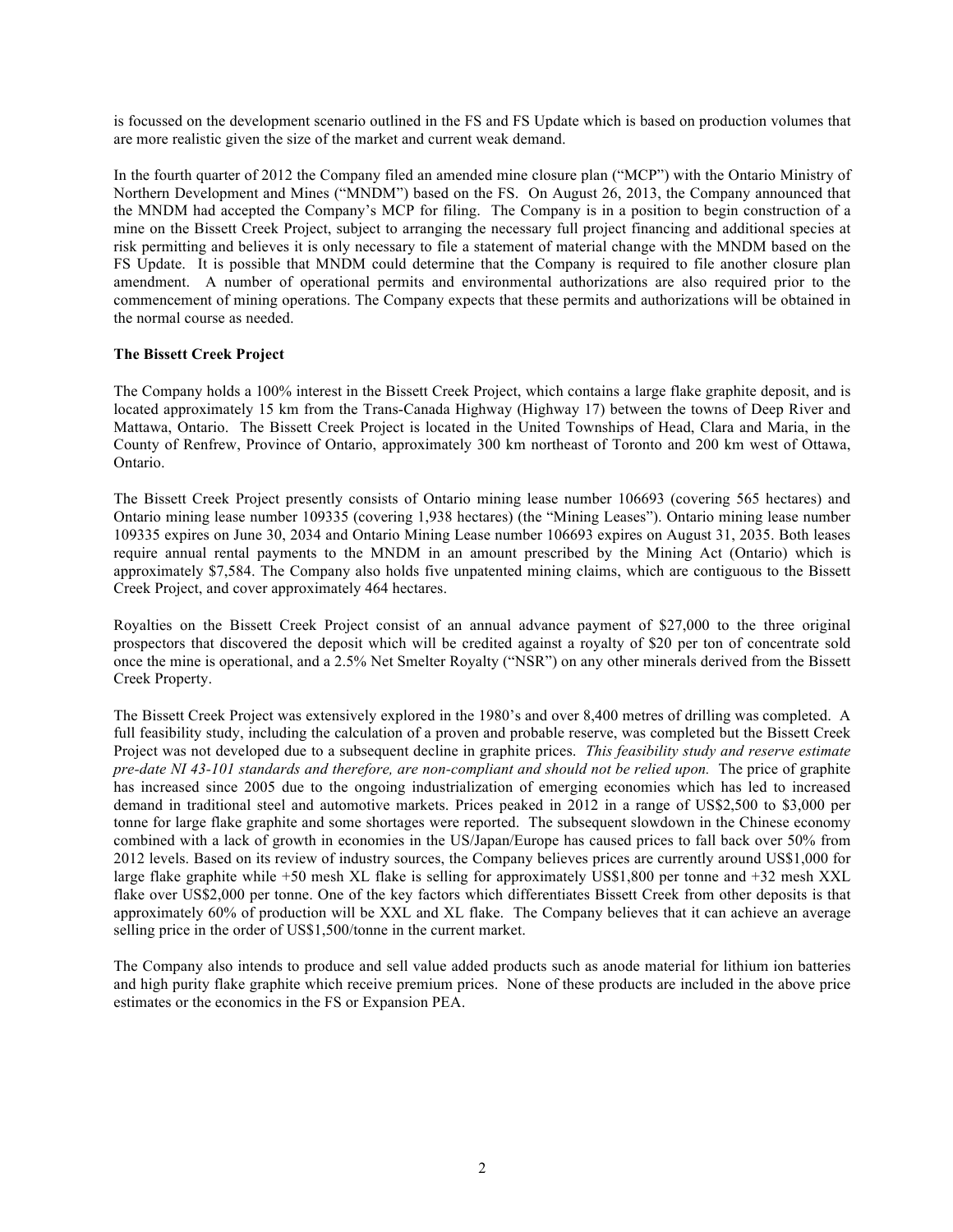## **Mineral Resources**

Effective May 7, 2013, AGP Mining Consultants ("AGP") estimated the global mineral inventory for the Bissett Creek Project (the "2013 Resource Estimate"). Under CIM definitions, mineral resources should have a reasonable prospect of economic extraction. In order to meet this requirement, a Lerchs-Grossman optimized shell was generated to constrain the potential open pit material that includes measured, indicated and inferred material. Within this resource constraining shell, at the 1.02% Cg cut-off, the model returned 69.8 million tonnes of Measured and Indicated mineralization grading at 1.74% graphitic carbon, containing 1.2 million tonnes of in situ graphite. The Inferred resources amounted to 24.0 million tonnes, grading 1.65% graphitic carbon and containing 0.4 million tonnes of in situ graphite. The base case cut-off grade selected considered results of the FS with adjusted metal prices.

|               | <b>Measured + Indicated Resources</b> |        |                         | <b>Inferred Resources</b> |        |                         |
|---------------|---------------------------------------|--------|-------------------------|---------------------------|--------|-------------------------|
| <b>Cutoff</b> | Tonnage                               | $Cg\%$ | In Situ<br>Graphite (t) | Tonnage                   | $Cg\%$ | In Situ<br>Graphite (t) |
| 1.02          | 69,791,000                            | 1.74   | 1,213,000               | 24,038,000                | 1.65   | 396,000                 |
| 1.50          | 37,565,000                            | 2.14   | 803,000                 | 11,971,000                | 2.02   | 242,000                 |
| 1.75          | 23,439,000                            | 2.45   | 574,000                 | 6,274,000                 | 2.39   | 150,000                 |
| 2.00          | 15,902,000                            | 2.73   | 435,000                 | 3,564,000                 | 2.79   | 100,000                 |

Notes: • Resource shell was based on Measured, Indicated and Inferred material, tonnages rounded to the nearest thousand

- Graphite price used is US\$1,800 per tonne with an exchange rate of \$1Cdn=\$1 US
- Dilution and ore loss are considered to be zero

| $\bullet$ | Feasibility Study costs and information have been used for Resource Shell generation:                                                                                                                                          |        |                           |
|-----------|--------------------------------------------------------------------------------------------------------------------------------------------------------------------------------------------------------------------------------|--------|---------------------------|
|           | Overburden Mining Cost                                                                                                                                                                                                         | \$1.85 | per tonne material        |
|           | <b>Waste Mining Cost</b>                                                                                                                                                                                                       |        | \$3.24 per tonne material |
|           | Ore Mining Cost                                                                                                                                                                                                                | \$4.15 | per tonne ore             |
|           | Process Cost                                                                                                                                                                                                                   | \$9.61 | per tonne ore             |
|           | General and Administrative                                                                                                                                                                                                     | \$3.41 | per tonne ore             |
|           | Recovery                                                                                                                                                                                                                       | 95%    |                           |
|           | Royalty                                                                                                                                                                                                                        | \$20   | per tonne of concentrate  |
|           | in the contract of the contract of the contract of the contract of the contract of the contract of the contract of the contract of the contract of the contract of the contract of the contract of the contract of the contrac |        |                           |

- No mining restrictions relating to permitting were applied
- Pit slopes of 45 degrees in rock and 30 degrees in overburden
- Cutoff of 1.02% Cg

Mineral resources are estimated in conformance with the CIM Mineral Resource definitions referred to in NI 43-101 Standards of Disclosure for Mineral Projects. Pierre Desautels, P.Geo., Principal Resource Geologist, and Gordon Zurowski, P.Eng., Principal Mining Engineer, both of AGP and Qualified Persons under NI 43-101 who are independent of the Company, prepared and authorized the release of the mineral resource estimates presented herein.

*Mineral resources that are not mineral reserves do not have demonstrated economic viability. The estimate of mineral resources may be materially affected by environmental, permitting, legal, title, taxation, sociopolitical, marketing, or other relevant issues.*

*The quantity and grade of reported inferred mineral resources in this estimation are uncertain in nature and there has been insufficient exploration drilling to define these inferred mineral resources as indicated or measured mineral resources and it is uncertain if further exploration will result in upgrading them to indicated or measured mineral resources.*

### **Exploration and Development**

As at September 30, 2016, the Company had capitalized \$11,554,801 of exploration and evaluation expenditures relating to the Bissett Creek Project. Over the next twelve months the Company intends to complete the majority of the permitting required to initiate construction and operations (which are subject to raising the required financing).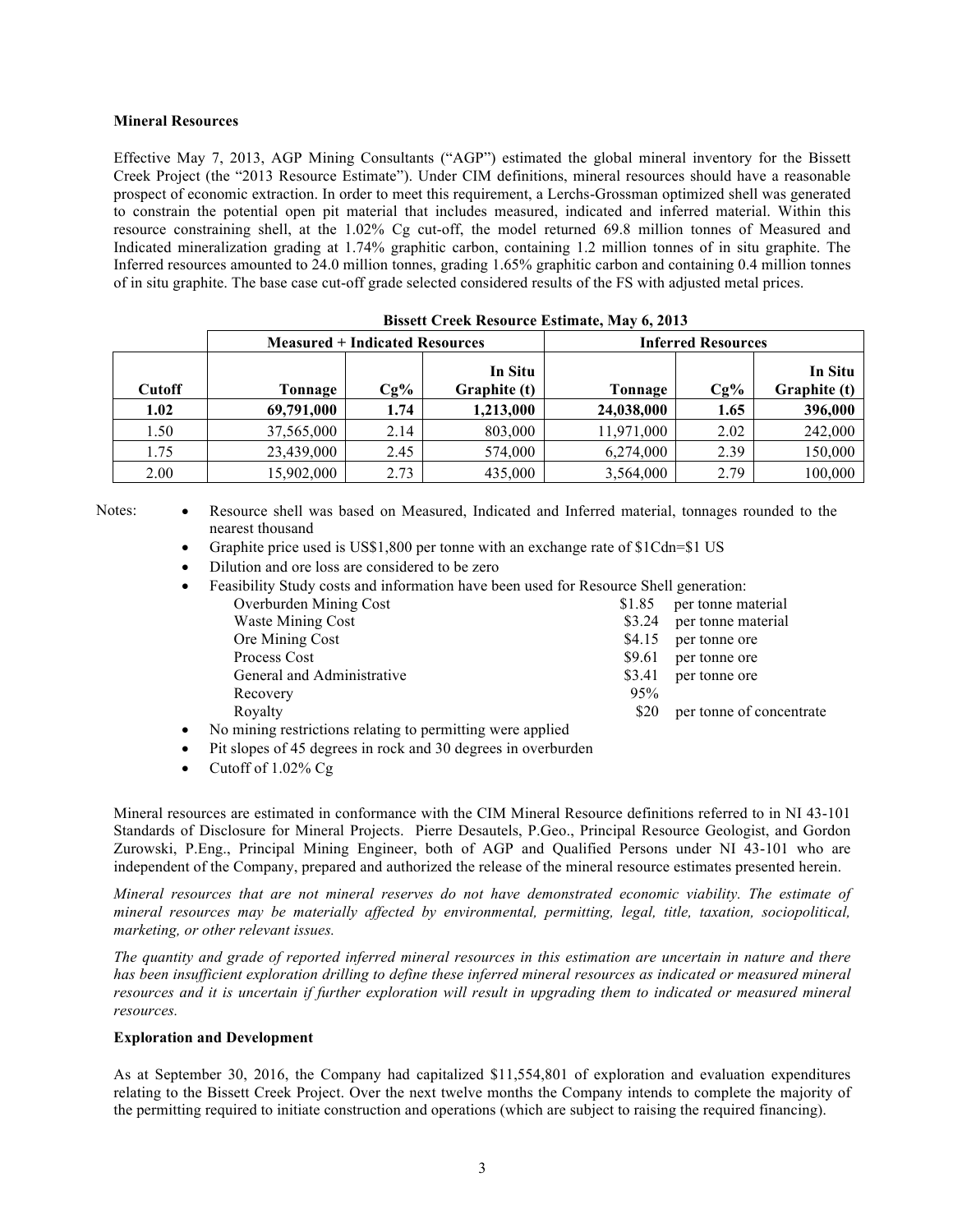### *Feasibility Study*

The Company completed a bankable feasibility study for the Bissett Creek Project and filed it on SEDAR on August 27, 2012. The FS was prepared by GMining Services Inc. and included contributions from SGS Canada Inc. (Lakefield–metallurgy and Geostat-resource modelling), Knight Piesold Ltd. (environmental, permitting, tailings management and road infrastructure) and Met-Chem Canada Inc. (process engineering). The FS confirmed the technical and financial viability of constructing and operating an open pit mine and 2,500 tpd processing plant on the Bissett Creek property**.** The Company revised the mine plan in the FS based on the 2013 resource model and on September 23, 2013, announced updated FS economics ("FS Update"). The FS Update incorporated the 2013 Resource Estimate, some modifications to the capital and operating cost assumptions, and lower graphite prices. The update was prepared by AGP. As the FS Update did not constitute a material change, a new NI 43-101 was not required to be filed.

The 2013 FS Update indicates a pre-tax internal rate of return ("IRR") of 19.8% (17.3% after tax) and a pre-tax net present value ("NPV") of \$129.9 million (\$89.3 million after tax) in the base case which uses a weighted average price of US\$1,800/tonne for the concentrates that will be produced and assumed a CDN/US dollar exchange rate of 0.95. The project has significant leverage to higher prices as the pre tax IRR increases from 19.8% to 25.7% and the pre-tax NPV from \$129.9 million to \$201.1 million at a price of US \$2,100/t.

### **Summary of Updated Feasibility Study Economics**

|                                                        | 2013 FS Update | <b>2012 FS</b> |
|--------------------------------------------------------|----------------|----------------|
|                                                        | (base case)    |                |
| Probable reserves (million tonnes)                     | $28.3Mt*$      | 19.0Mt         |
| Feed Grade (% graphitic carbon)                        | $2.06\%*$      | 1.89%          |
| Waste to ore ratio (excl. low grade stockpile)         | 0.79           | 0.50           |
| Processing rate (tonnes per day - 92% availability)    | 2,670          | 2,300          |
| Mine life*                                             | 28 years       | 23 years       |
| Mill recovery                                          | 94.7%          | 92.7-94.7%     |
| Average annual production                              | 20,800t        | 15,900t        |
| Capital cost (\$ millions - including 10% contingency) | \$101.6M       | \$102.9M       |
| Cash operating costs (\$/tonne of concentrate)*        | \$795/t        | \$968/t        |
| Mining costs (\$/tonne of ore)                         | \$5.63         | \$5.79         |
| Processing costs (\$/tonne of ore)                     | \$8.44         | \$9.60         |
| General and administrative costs (\$/tonne of ore)     | \$2.50         | \$2.94         |
| CDN/US dollar exchange rate                            | 0.95           | 1.00           |
|                                                        |                |                |
| Graphite prices (US\$ per tonne)                       | \$1,800        | \$2,100        |
| Pre tax NPV $@8\%$ (CDN\$ millions)                    | \$129.9        | \$71.7         |
| Pre tax IRR $(\% )$                                    | 19.8%          | 15.6%          |
| After tax NPV $@8\%$ (CDN\$ millions)                  | \$89.3         | \$46.9         |
| After tax IRR $(\% )$                                  | 17.3%          | 13.7%          |

\*Includes 24 million tonnes ("Mt") grading 2.20% Cg and 4.0 Mt grading 1.26% Cg of low grade stockpile ("LGS") to be processed at the end of the mine life. An additional 12.5 Mt LGS grading 1.26% Cg is stored in the pit and is available for processing through a future expansion or at the end of the mine life. The waste to ore ratio is 0.24 if the low grade stockpile is processed. All grades are diluted.

### *(a) Project Description*

The proposed development of the Bissett Creek graphite deposit consists of a shallow open pit mine and a processing plant with conventional crushing, grinding and flotation circuits followed by concentrate drying and screening. The capacity of the plant is 2,670 tpd (based on 92% availability). Power for the plant will be generated on site using compressed natural gas ("CNG") which will be trucked from the main Trans Canada line, approximately 15 km away. The processing plant includes a sulphide flotation circuit to remove enough sulphides to make approximately 97% of the tailings benign. All sulphide and non-sulphide generating waste rock will be backfilled into mined out areas of the pit after five years of operation, and all sulphide tailings after eight years, resulting in low final closure costs. The CNG will fuel five 1.0 MW-generators to produce electrical power and waste heat from the generators will be used to dry the concentrate. This will result in low overall energy costs.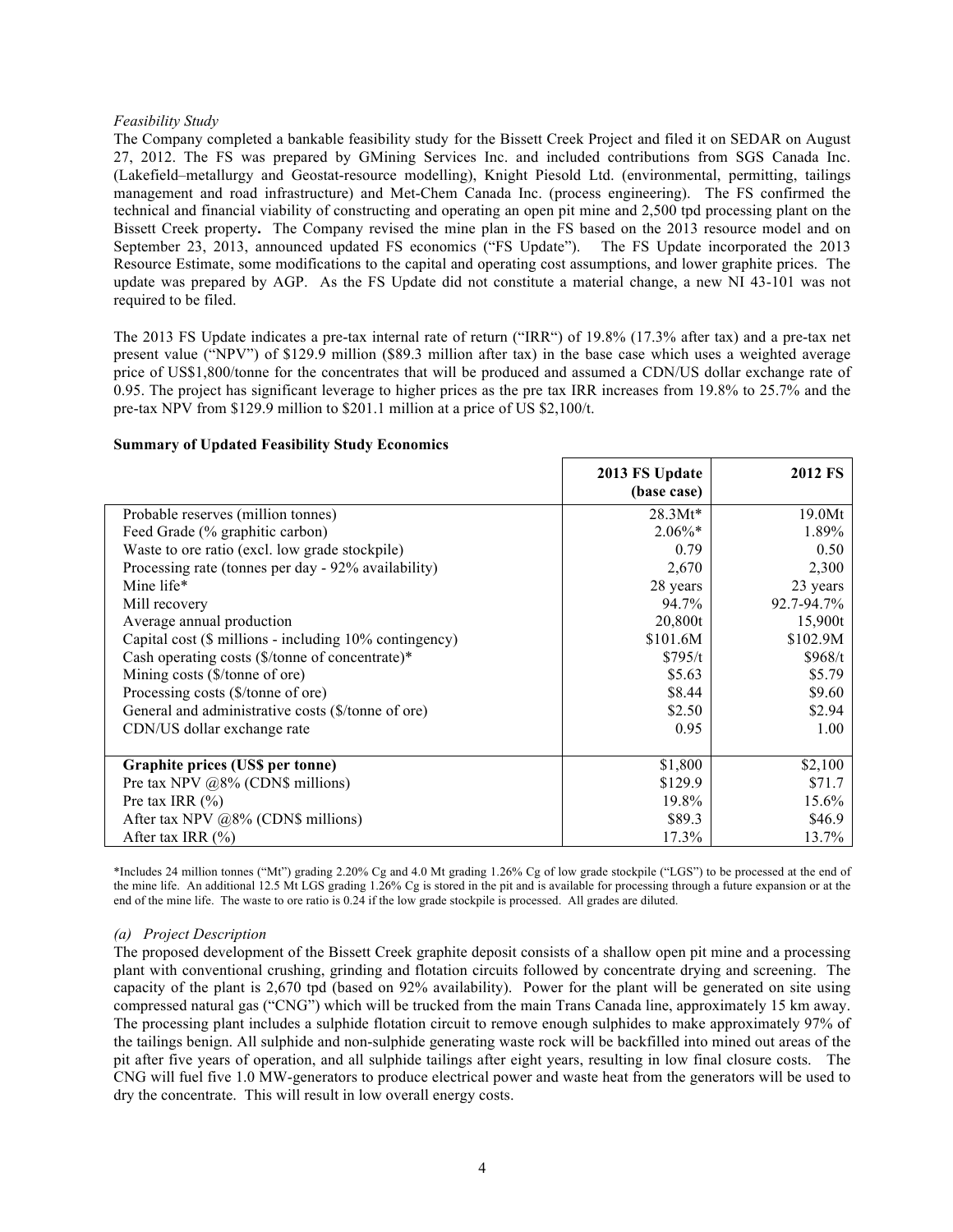#### *(b) Resources and Reserves*

Probable mining reserves for the Bissett Creek deposit were established based on, and are a subset of, the 2013 Resource Estimate. The final mine plan only contemplated a 25 to 30 year operation and resulted in Probable reserves of 28.3 Mt of ore grading 2.06% Cg based on a COG of 0.96% Cg. Probable reserves include 24.3 Mt grading 2.20% Cg that will be processed first and 4.0 Mt grading 1.26% Cg from a low grade stockpile ("LGS") that will be processed at the end of the mine life. In order to increase head grades in the initial years of production while maintaining a reasonable stripping ratio, Measured and Indicated resources grading between 0.96% Cg and 1.5% Cg will be stockpiled, largely within the mined out areas of the pit. The total LGS will be 16.5 Mt grading 1.26% Cg and will provide a great deal of flexibility in future operations as it will be available for processing at a later date, either through an expanded facility or at the end of the mine life. It also represents a low cost source of feed that could be processed during periods of depressed prices.

There are an additional 27.3 million tonnes of Measured and Indicated resources grading 1.62% Cg which are not included in the mine plan and 24 million tonnes of Inferred resources grading 1.65% Cg which are treated as waste. Resources have not yet been closed off by drilling and therefore further expansions are possible.

#### *(c) Metallurgy*

SGS-Lakefield has completed the full suite of metallurgical tests on the Bissett Creek deposit including lab and bench scale work, a bulk sample/pilot plant test, and variability testing to determine if recoveries and flake size distribution are consistent across the deposit. A similar program was also carried out in the 1980's as part of a previous feasibility study (non NI 43-101 compliant) with consistent results.

The FS is largely based on pilot plant results from the processing of slightly weathered material that does not respond as well to flotation as unweathered rock. The locked cycle tests, which were performed on fresh drill core, were better in terms of recoveries, concentrate grades and flake size distribution which represents potential upside in the project. Recoveries in the eight locked-cycle test averaged 97.2% and ranged from 95.2% to 99.1%. The FS Update assumes recoveries of 94.7%.

The FS assumed an average concentrate grade of 94.5% Cg compared to 94.9% Cg in the locked-cycle tests. However, the locked cycle tests generated average grades of 98.1%, 97.0% and 95.1% for the important +32 (XXL), +50 (XL) and +80 (L) mesh size fractions respectively. Flake graphite is sold based on 80% meeting the required specification. Therefore, smaller flake sizes can be blended into larger as long as the carbon content is maintained. The -100 flake concentrate that will be produced from Bissett Creek is suitable for this purpose. After blending, the FS Update assumes 60% of Bissett Creek production will be +50 mesh and a third of this material is actually +32 mesh, 35% of production will be +80 mesh, and 5% will be +100 mesh. The weighted average price that would be realized by Bissett Creek concentrates is estimated at US\$1,800/t in the FS Update.

#### *(d) Production*

In the FS Update, an average of 20,800 tonnes of graphite concentrate at 94.5% Cg is expected to be produced annually over the course of 28 years.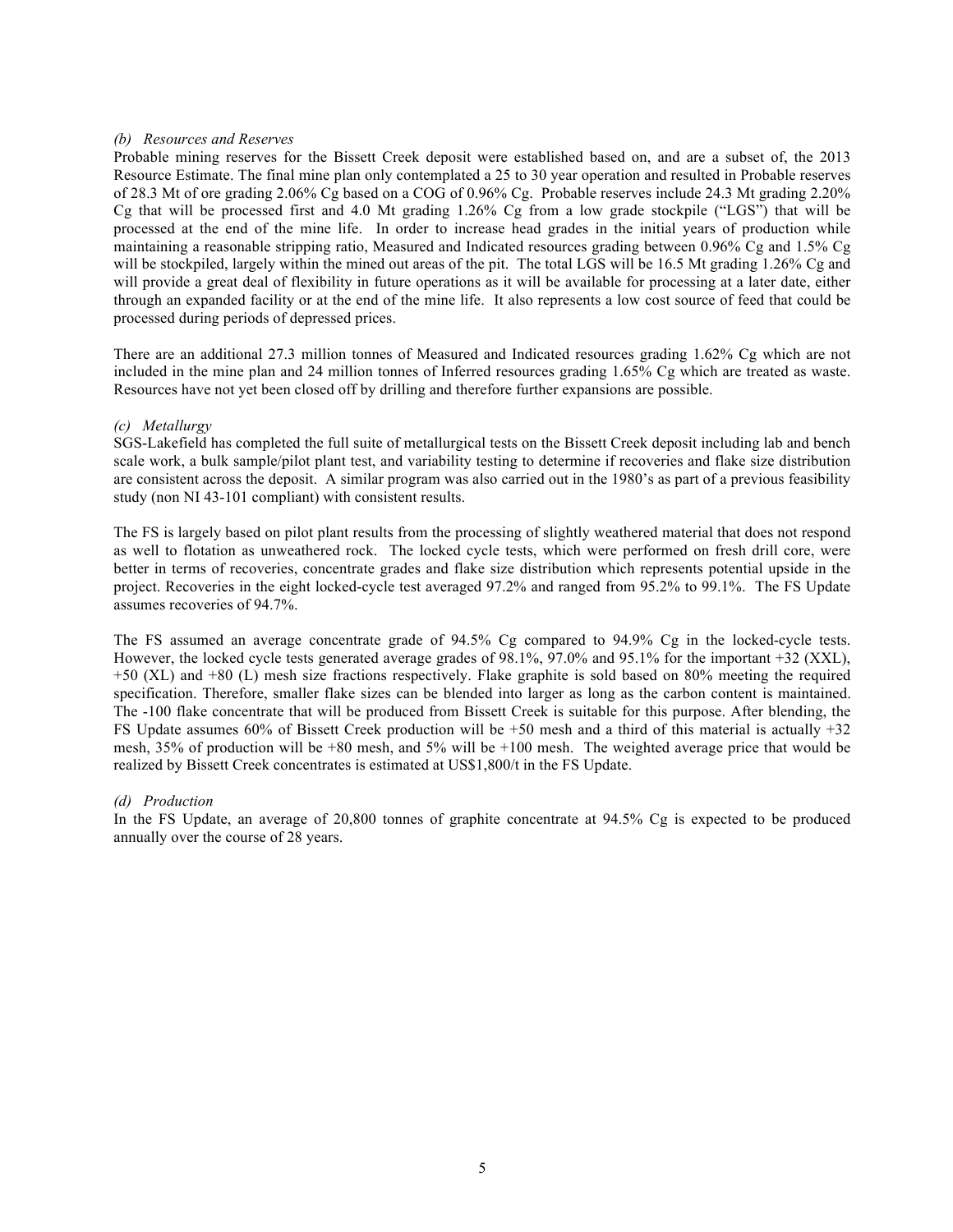### *(e) Operating Costs*

Cash mine operating costs were estimated to average \$795 per tonne of concentrate in the FS Update or approximately US\$650/t at current exchange rates.

## *(f) Capital Costs*

In the FS Update, the capital cost to construct the processing plant, power plant and all associated mine infrastructure is estimated at \$101.6 million including a \$9.3 million contingency.

The Company is required to deposit a financial assurance of \$2.3 million with the Province of Ontario (\$812,628 is held on deposit including accrued interest) to guarantee its obligations with respect to the Mine Closure Plan, compared to the \$3.57 million estimate used in the FS.

## (g) *Sensitivities (pre-tax) 2013 FS Update*

## **Sensitivity Analysis - FS Update:**

|                             | \$2,100 |            | \$1,800 |            | \$1,500 |            |
|-----------------------------|---------|------------|---------|------------|---------|------------|
|                             | $NPV^*$ | <b>IRR</b> | $NPV^*$ | <b>IRR</b> | $NPV^*$ | <b>IRR</b> |
| <b>Base Case</b>            | \$201.1 | 25.7%      | \$129.9 | 19.8%      | \$58.7  | 13.6%      |
| Grade $+10\%$               | \$250.6 | 29.7%      | \$172.3 | 23.4%      | \$93.9  | 16.8%      |
| Grade $-10\%$               | \$151.6 | 21.6%      | \$87.6  | $16.2\%$   | \$23.6  | $10.3\%$   |
| <b>Operating costs -10%</b> | \$218.8 | 27.1%      | \$147.6 | 21.3%      | \$76.5  | 15.2%      |
| Operating costs $+10\%$     | \$183.4 | 24.2%      | \$112.2 | 18.3%      | \$41.0  | 11.9%      |
| Capex $-10\%$               | \$212.3 | 28.4%      | \$141.2 | 22.0%      | \$70.0  | 15.3%      |
| Capex $+10\%$               | \$189.8 | 23.4%      | \$118.7 | $18.0\%$   | \$47.5  | 12.2%      |
| *\$ millions $\omega$ 8%    |         |            |         |            |         |            |

# *Project Opportunities*

A number of significant, low risk opportunities exist to improve upon the FS Update including.

- There is scope to reduce capital costs through the purchase of used equipment and lease financing of the mining fleet and natural gas generators.
- The 2013 Preliminary Economic Assessment and the PEA Update show that the economics of building a processing plant with double the capacity of that used in the FS Update are very attractive. Due to the flat lying nature of the deposit, production can be expanding without a significant increase in the stripping ratio or capital and operating costs, and can take advantage of lower grade material currently planned to be stockpiled in the mined out pit.
- Additional testing has determined that waste rock and the low grade stockpile will not become acid generating for a substantial period of time and therefore a lined pad is not required as contemplated in the FS Update. Also, the Company intends to build an engineered wetland to treat any run off from the low grade stockpile and therefore no financial assurance will be necessary to return any potentially acid generating material that is stored on surface to the pit.
- The Company has carried out extensive purification testing and has developed a commercial process to produce and sell high purity ( $\geq$ 99.95% Cg) products.
- The Company has successfully upgraded Bissett Creek concentrate for use in Lithium ion batteries. Testing to further define the capital and operating costs of constructing an upgrading facility has advanced.

No revenues or costs associated with mine expansion or upgrading and purifying to sell into value added markets are included in the FS or the FS update.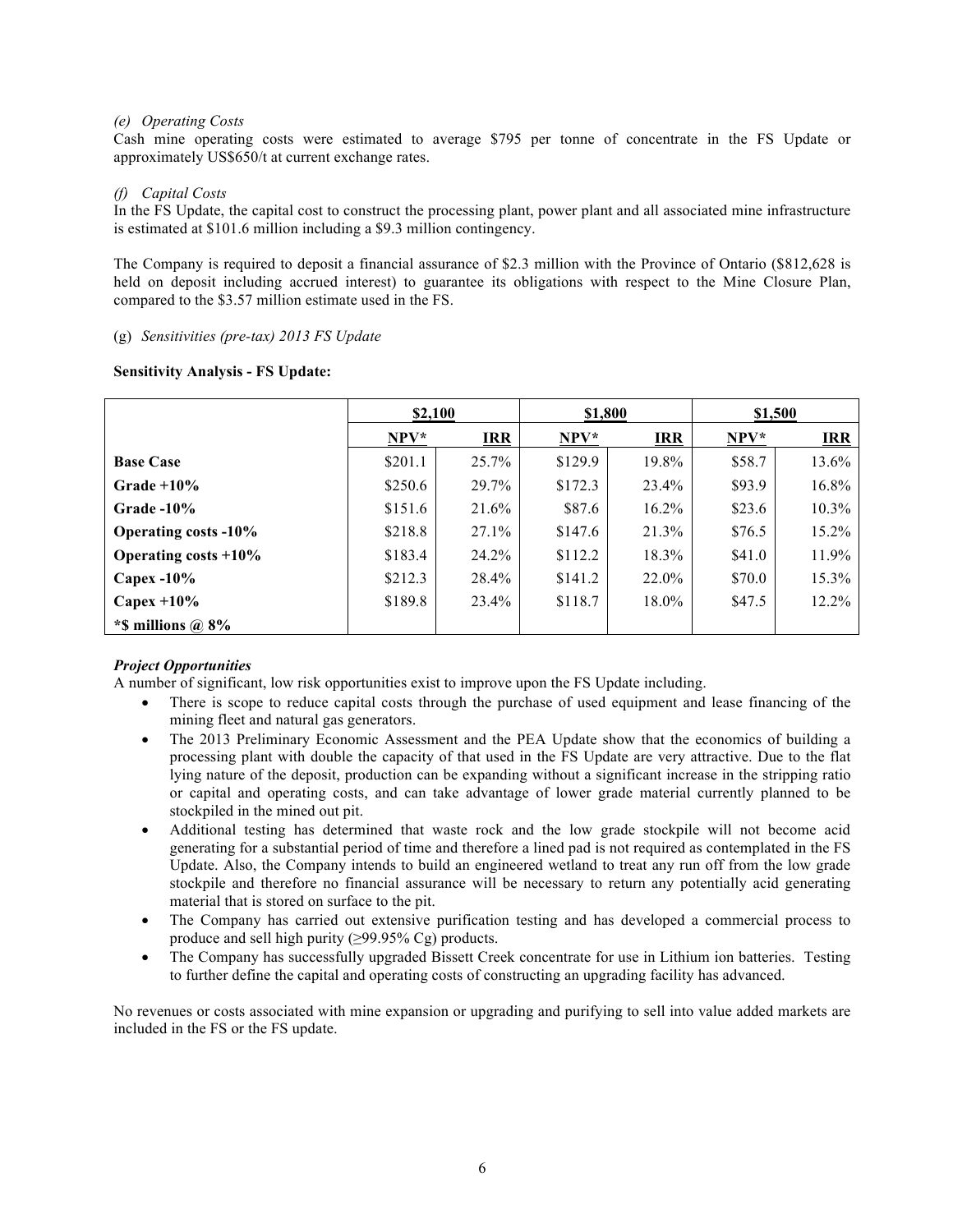#### *Expansion Preliminary Economic Assessment*

The Company completed and filed a NI 43-101 Technical Report on Sedar with respect to a Preliminary Economic Assessment on an expansion case for its Bissett Creek project. The Expansion PEA was undertaken to demonstrate the ability to meet expected future growth in graphite demand by substantially increasing production from the Bissett Creek deposit based on Measured and Indicated resources only. The Expansion PEA was authored by Marc Leduc P. Eng. and estimates the economics of doubling mill throughput after three years of operation. It indicates that Bissett Creek has viable economics even at or below current depressed graphite price levels.

On June 24, 2014, the Company updated the Expansion PEA (the "Expansion PEA Update") in order to assess the economics of building a two Mtpa processing plant, at the outset, rather than increasing from one Mtpa to two Mtpa after three years of operation, as contemplated in the Expansion PEA. The larger process plant was evaluated due to potential interest from the lithium-ion battery industry but the Company does not intend to pursue such a scenario at the present time. For the Expansion PEA Update, Ken Kuchling, P.Eng., Senior Mining Associate of P&E Mining Consultants Inc. ("P&E") modified the Expansion PEA mine plan to commence production at the expanded 2.0 Mtpa production rate rather than ramping up in year three and to more aggressively backfill the open pit with waste. Dan Peldiak, P.Eng. Principal Process Engineer WorleyParsons Canada prepared the revised capital and operating costs for the process plant which represents a portion of the total capital and operating costs for the project. Andrew Bradfield, P.Eng. of P&E, who is independent of the Company, approved and authorized the disclosure of the technical information relating to the Expansion PEA Update. There is no requirement for a new NI 43-101 report relating to the Expansion PEA Update as the changes were not material and a new report was not filed. A press release was issued and filed on SEDAR and includes detailed cash flows relating to the Expansion PEA Update..

Development capital costs in the Expansion PEA Update have been estimated at \$134.1 million (including a 10% contingency) for an operation that will produce an average of approximately 44,200 tonnes of graphite concentrate annually over the first 10 full years of operation.

Both the Expansion PEA and the Expansion PEA Update show improved economics over the FS Update because production is essentially being doubled while capital costs have increased by less than 50%. The Expansion PEA Update is a more optimal plan because it is more efficient to build one large mill rather than building a second parallel circuit after three years. However, the current annual graphite market is less than 400,000 tonnes and a project this size has the potential to adversely affect prices, especially considering the volume of XL and XXL flake sizes that will be produced. The Company would only contemplate an expansion scenario if it had a strategic partner and secured offtake agreements.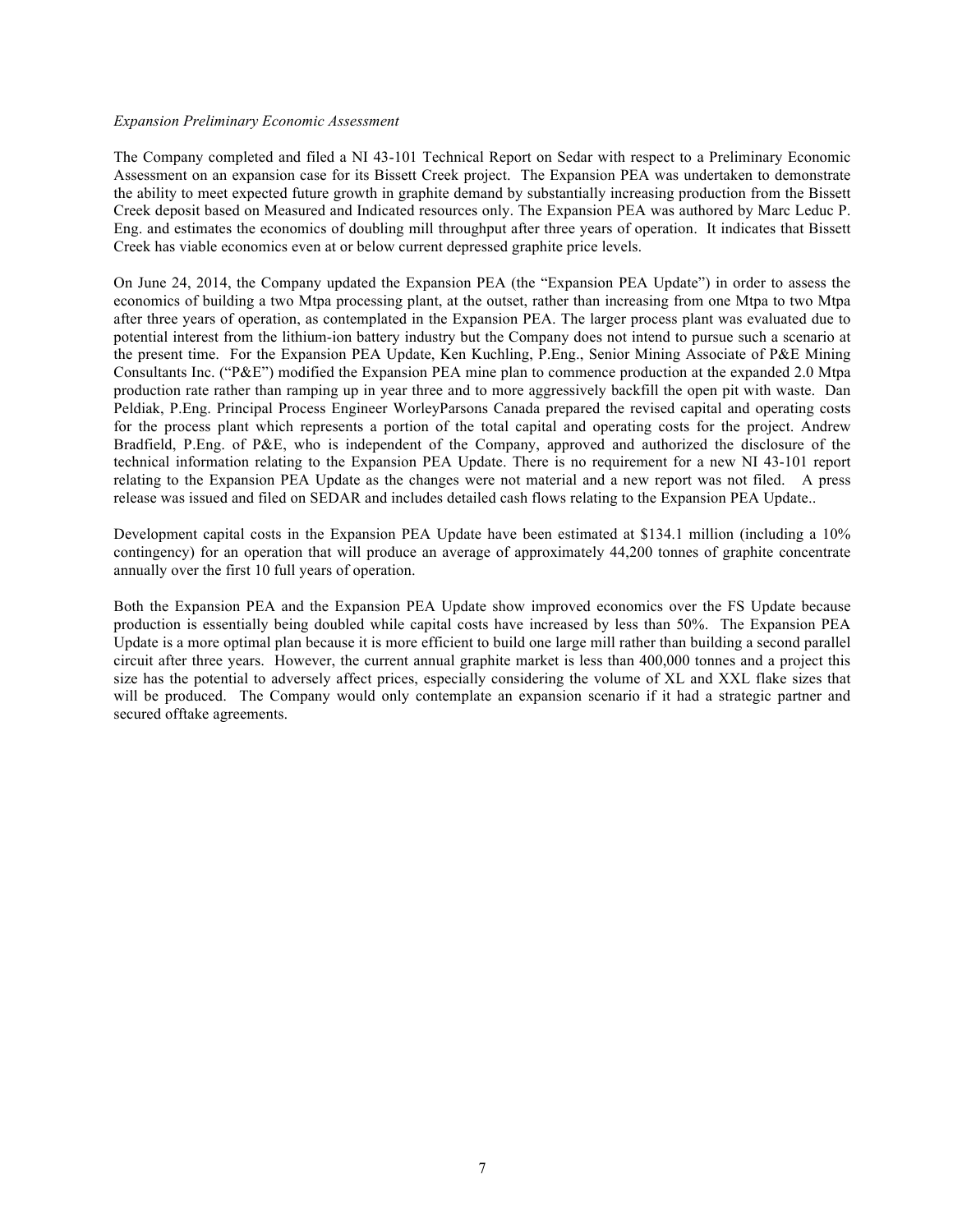#### **Summary of PEA Results:**

|                                                                | 2013             | <b>Expansion</b> | <b>Expansion</b>      |
|----------------------------------------------------------------|------------------|------------------|-----------------------|
|                                                                | <b>FS Update</b> | <b>PEA</b>       | <b>PEA Update</b>     |
| Reserves/resources (million tonnes)*                           | $28.3*$          | $39.4*$          | $40.5^1$              |
| Feed Grade (% graphitic carbon)                                | $2.06\%*$        | 1.85%*           | $1.83\%$ <sup>1</sup> |
| Waste to ore ratio                                             | 0.79             | 0.24             | 0.25                  |
| Processing rate (tonnes per day - 92% availability)            | 2,670            | 2,670-5,340      | 5,480                 |
| Mine life (years)                                              | 28               | 22               | 21                    |
| Mill recovery                                                  | 94.7%            | 94.7%            | 94.7%                 |
| Average annual production                                      | 20,800t          | 33,183t          | $44,200^2$            |
| Initial capital cost (\$ millions - including 10% contingency) | \$101.6M         | \$101.6M         | \$134.1               |
| Expansion capital                                              | NA               | \$45.2M          | <b>NA</b>             |
| Sustaining capital                                             | \$43.0           | \$58.7M          | \$55.1                |
| Cash operating costs (\$/tonne of concentrate)                 | \$795/t          | \$695/t          | \$736                 |
| Mining costs $(\frac{5}{\tanh \theta}$ of ore)                 | \$5.63           | \$4.05           | \$3.74                |
| Processing costs (\$/tonne of ore)                             | \$8.44           | \$7.35           | \$7.78                |
| General and administrative costs (\$/tonne of ore)             | \$2.50           | \$1.45           | \$1.45                |
| CDN/US dollar exchange rate                                    | 0.95             | 0.95             | 0.95                  |

**\*The probable reserve in the FS update consists of 24 million tonnes ("Mt") grading 2.20% Cg and 4.0 Mt of low grade stockpile ("LGS") grading 1.26% Cg. The PEA accelerates the processing of the probable reserve and processes an additional 11.1 million tonnes of measured and indicated resources from the LGS at the end of the mine life. All grades are diluted.**

**<sup>1</sup> Potentially economically extractable resources based on the 24 million tonne probably reserve grading 2.20% Cg (as estimated in the FS Update) being processed first followed by the processing of 16.1 million tonnes of Measured and Indicated resources grading 1.26 % Cg from a low grade stockpile. All grades are diluted.** *Mineral resources that are not mineral reserves do not have demonstrated economic viability.* 

**<sup>2</sup> first 10 years**

|                                      | FS            | <b>Expansion PEA</b> |         |          | <b>Expansion PEA Update</b> |          |         |
|--------------------------------------|---------------|----------------------|---------|----------|-----------------------------|----------|---------|
|                                      | <b>Update</b> | (base case)          |         |          | (base case)                 |          |         |
| Graphite prices (US\$ per tonne)     | \$1,800       | \$2,100              | \$1,800 | \$1,500  | \$2,100                     | \$1,800  | \$1,500 |
| Pre tax NPV $@8\%$ (CDN\$ millions)  | \$129.9       | \$335.6              | \$231.0 | \$126.6  | \$380.9                     | \$264.7  | \$148.4 |
| Pre tax IRR $(\% )$                  | 19.8%         | 33.0%                | 26.3%   | 18.8%    | 40.7%                       | 31.7%    | 22.2%   |
| After tax $NPV@8\%$ (CDN\$ millions) | \$89.3        | \$221.9              | \$150.0 | \$77.3   | \$257.9                     | \$178.9  | \$99.0  |
| After tax IRR $(\% )$                | 17.3%         | 27.7%                | 22.0%   | $15.7\%$ | 33.9%                       | $26.7\%$ | 18.9%   |

The expansion cases indicate that the Bissett Creek Project has attractive economics even at or below current depressed graphite price levels. The pre-tax IRR is 26.3% (22.0% after tax) and the pre-tax NPV is \$231.1 million (\$150.0 million after tax) in the Expansion PEA base case which uses an 8% discount rate and a weighted average price of US\$1,800/tonne of concentrate. The Expansion PEA Update has a pre-tax IRR is 31.7% (26.7% after tax) and the pre-tax NPV is \$264.7 million (\$178.9 million after tax) using the same parameters due to the efficiencies inherent in building one large plant at the start rather than building a parallel circuit after three years of operation.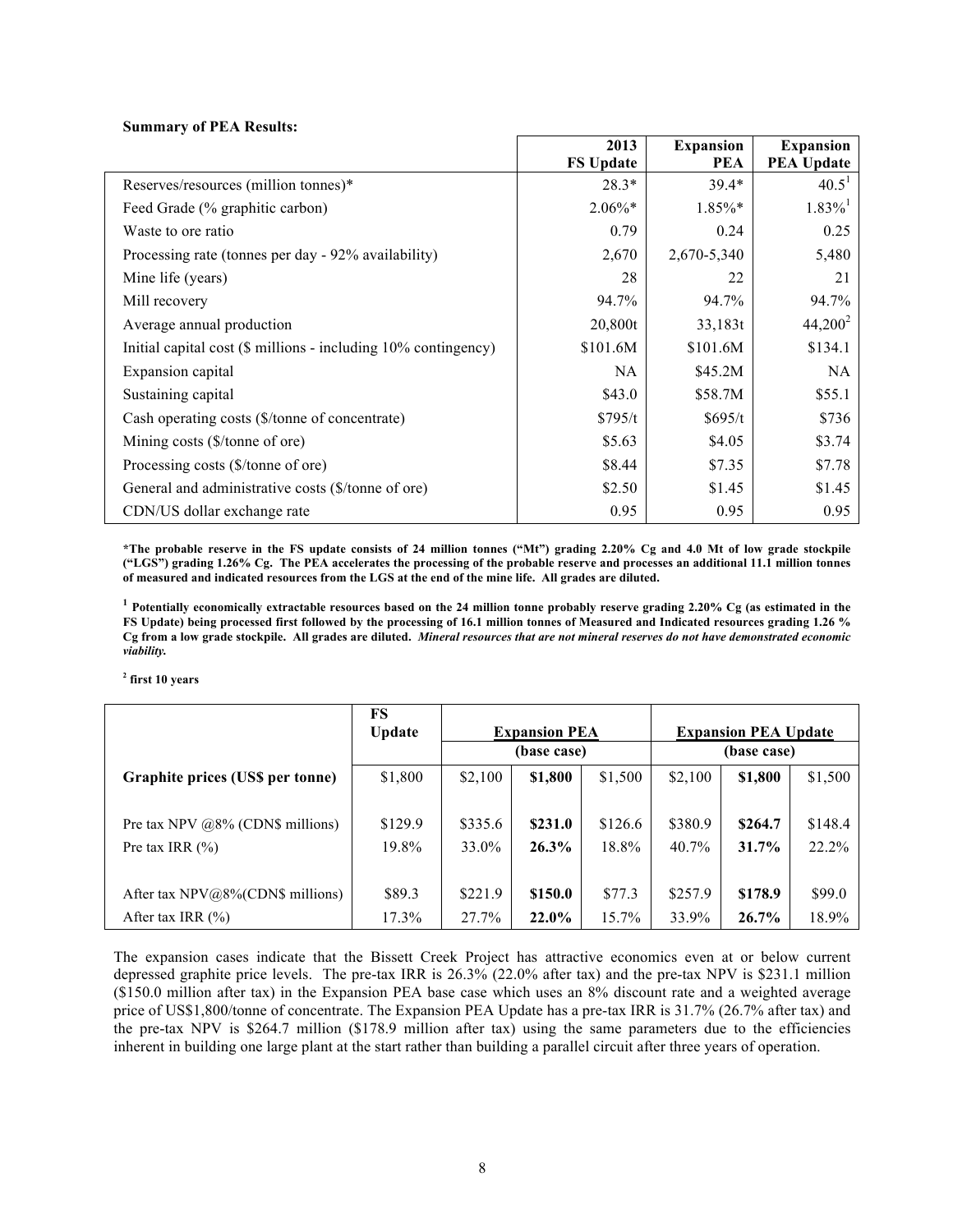### **Corporate Developments**

On February 8, 2016, the Company announced that a major international engineering company had completed a fatal flaw analysis and scoping study with respect to the Company's proprietary purification process. It was concluded that Northern's process does not present any major technical challenges, can be carried out using relatively standard processing equipment and will not generate any harmful waste products. Capital costs are estimated at approximately US\$10.5 million (including a 35% contingency) for a facility to purify 5,000 tonnes per year of either flake graphite concentrate or spherical graphite, the anode material used in lithium ion batteries. Operating costs to purify spherical graphite to 99.95%C were estimated at approximately US\$0.50/kg. Capital and operating costs are based on conservative reagent volumes and retention times and could be reduced with further testing and optimization which will be done through the construction of a pilot plant.

On March 8, 2016 the Company announced that a major international engineering company had completed a scoping study with respect to the Company's proprietary coating process. Coating is one of the steps in upgrading graphite mine concentrate to spherical graphite. Capital costs are estimated at approximately US\$3.2 million (including a 35% contingency) for a facility to coat 5,000 tonnes per year. Operating costs were estimated to be less than US\$0.20/kg.

On March 29, 2016, Elcora Advanced Materials Corp, Northern Graphite Corporation, Nouveau Monde Mining Enterprises Inc, Metals of Africa Limited, Coulometrics LLC and a private industry partner announced that they are jointly acquiring a micronizing and spheronizing mill to produce spherical graphite, a critical step in the production of anode material used in lithium ion batteries. The spheronizing equipment will be used to evaluate and optimize the yield of SPG from various graphite mine concentrates and to develop next generation and high-yield spheronization technology to meet the demanding cost targets for automotive lithium ion battery applications.

On April 28, 2016, the Company granted stock options to purchase a total of 3,050,000 common shares to its senior officers and non-executive directors. The options are exercisable at a price of \$0.50 per share until April 27, 2021. The Company made this grant following the expiration of options to purchase 2,025,000 common shares at a price of \$0.50 per share on April 18, 2016. For the last two years management and the board have reduced salaries, fees and bonuses. The granting of stock options under the stock option plan is a meaningful part of the Corporation's annual compensation policy, particularly in such circumstances. 500,000 of the stock options granted to non-executive directors will be subject to an escrow agreement and cannot be exercised unless and until they have been ratified by a majority vote of disinterested shareholders to be held no later than Northern's annual general meeting to be held in 2017. The balance of the stock options can be exercised at any time.

On October 27, 2016, Elcora Advanced Materials Corp, Northern Graphite Corporation, Nouveau Monde Mining Enterprises Inc., Metals of Africa Limited, Pyrotek Incorporated, and Coulometrics LLC announced that the micronizing and spheronizing mill acquired by the group has been installed and is operational. Northern also announced that Stephen Thompson, CFO has resigned to pursue another opportunity.

### **Selected Information**

The selected financial information set out below is based on and derived from the Financial Statements which have been prepared in accordance with IFRS.

|                                                            | Nine months ended         | Nine months ended         |
|------------------------------------------------------------|---------------------------|---------------------------|
|                                                            | <b>September 30, 2016</b> | <b>September 30, 2015</b> |
|                                                            | D                         |                           |
| <b>Statement of Operations and Comprehensive Loss Data</b> |                           |                           |
| <b>Total Revenue</b>                                       | Nil                       | Nil                       |
| <b>Total Expenses</b>                                      | 1,445,265                 | 879,256                   |
| Net Income/(Loss)                                          | (1,419,519)               | (871, 798)                |
| Net Income/(Loss) per Share – basic and diluted            | (0.03)                    | (0.02)                    |
| <b>Statement of Financial Position Data</b>                | As at                     | As at                     |
|                                                            | <b>September 30, 2016</b> | December 31, 2015         |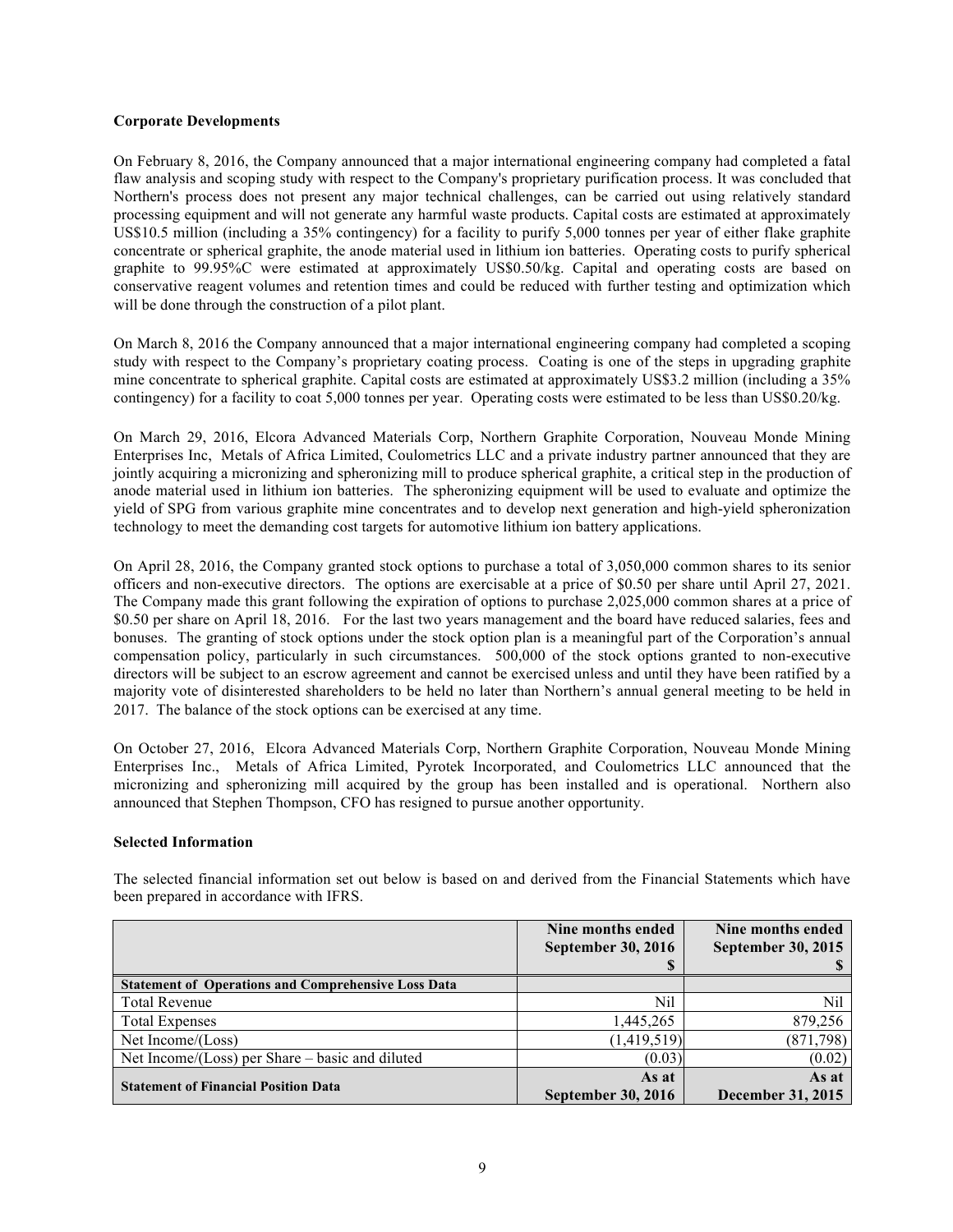| <b>Total Assets</b>      | 13.594.980 | 14,115,045 |
|--------------------------|------------|------------|
| Total Long-Term Debt     | Nil        | Nil        |
| <b>Total Liabilities</b> | 396.025    | 532,191    |
| Shareholders' Equity:    |            |            |
| Share Capital            | 21,459,258 | 21,256,057 |
| Equity                   | 13,198,955 | 13,582,854 |

### **Results of Operations**

|                                               | Three months ended September 30 |            | Nine months ended September 30 |            |
|-----------------------------------------------|---------------------------------|------------|--------------------------------|------------|
|                                               | 2016                            | 2015       | 2016                           | 2015       |
|                                               | \$                              | \$         | \$                             |            |
| General and administrative                    |                                 |            |                                |            |
| Management and consulting fees                | 72,233                          | 76,460     | 190,592                        | 288,176    |
| Legal and audit                               | 7,453                           | (16, 540)  | 23,354                         | 53,179     |
| Office and miscellaneous                      | 56,247                          | 35,088     | 248,617                        | 222,731    |
| Share-based payments                          | 42,421                          | 8,880      | 935,620                        | 262,709    |
| Depreciation                                  | 13,983                          | 17,416     | 47,126                         | 51,680     |
| Foreign exchange (gain) loss                  |                                 |            | (44)                           | 781        |
|                                               | 192,337                         | 121,304    | 1,445,265                      | 879,256    |
| <b>Loss from operations</b>                   | (192, 337)                      | (121, 304) | (1,445,265)                    | (879, 256) |
| Interest income                               | 788                             | 2,359      | 3,746                          | 7,458      |
| Gain on disposal of equipment                 | 22,000                          |            | 22,000                         |            |
| <b>Income before taxes</b>                    | (169, 549)                      | (118, 945) | (1,419,519)                    | (871, 798) |
| Tax expense                                   |                                 |            |                                |            |
| Loss and comprehensive loss for<br>the period | (169, 549)                      | (118, 945) | (1,419,519)                    | (871, 798) |

Management and consulting fees decreased from \$288,176 in the first nine months of 2015 to \$190,592 in the first nine months of 2016 primarily as a result of a reduction in the amounts being paid to senior management and reductions in the amount of total time billed by consultants. Office and miscellaneous expenses increased from \$222,731 in the first nine months of 2015 to \$248,617 in the first nine months of 2016 due to higher investor relations and promotion expenditures. During the first nine months of 2016, the Company recognized \$935,620 (2015- \$262,709) in share-based payments related to stock options. Depreciation expenses decreased to \$47,128 in the nine months ended September 30, 2016 (2015-\$51,680).

For the nine months ended September 30, 2016, the Company recorded a loss and comprehensive loss of \$1,419,519, or \$0.03 per share, compared to a loss and comprehensive loss of \$871,798, or \$0.02 per share, in the same period of last year, primarily as a result of 2016 having included non-cash charges for share-based payment expense of \$935,620 related to stock options issued in April of 2016 which were only partially offset by decreased management and consulting fees.

Expenses capitalized to the Company's exploration and evaluation assets during the nine months ended September 30, 2016 decreased to \$138,413 from \$447,285 in the same period last year as major areas of activity are near completion or activity levels have been reduced due to financial constraints.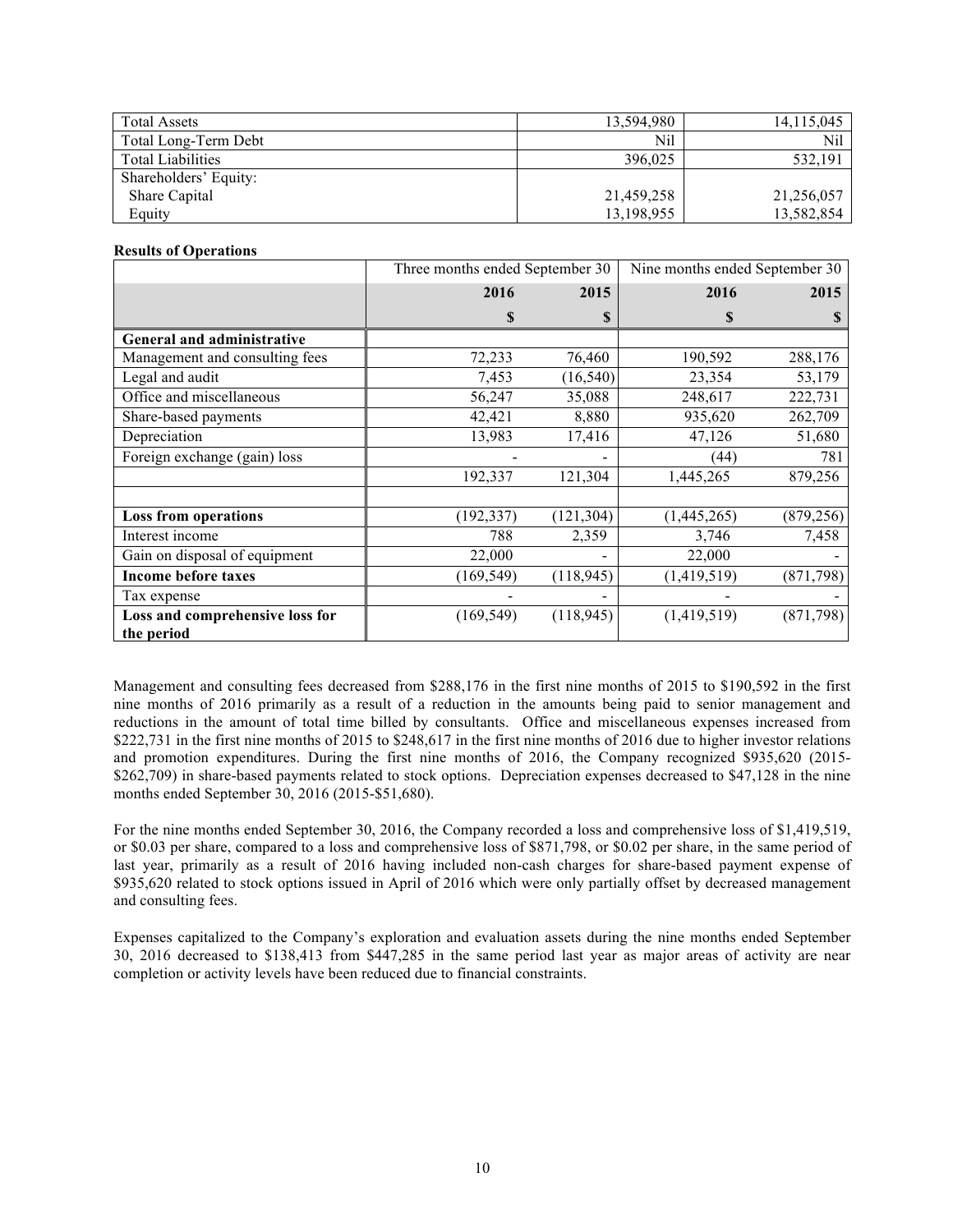# **Summary of Quarterly Results**

| Year          |                | <b>Interest</b> |                   | <b>Income (Loss)</b> |
|---------------|----------------|-----------------|-------------------|----------------------|
| ended         |                | <b>Income</b>   | <b>Total Loss</b> | Per share            |
| <b>Dec 31</b> | Quarter        | S               |                   |                      |
| 2016          | 3              | 788             | (169, 549)        | (0.00)               |
|               | 2              | 1,345           | (1,101,945)       | (0.02)               |
|               |                | 1,613           | (155, 525)        | (0.00)               |
| 2015          | 4              | 4,741           | (164, 476)        | (0.00)               |
|               | 3              | 2,359           | (118, 945)        | (0.00)               |
|               | $\overline{2}$ | 1,852           | (235,907)         | (0.01)               |
|               |                | 3,247           | (516, 948)        | (0.01)               |
| 2014          | 4              | 8,748           | (142, 374)        | (0.00)               |

The summary of quarterly results has been prepared in accordance with IFRS.

The Company, as an exploration stage company, experiences a high degree of variability in its quarterly results. The Company's expenses are not related to the regular and continuous activities that take place when a mine is in production. In the first three months of 2015, the Company awarded stock options which contributed \$249,723 to the increase in loss & comprehensive loss. In the second quarter of 2016, the Company awarded stock options which contributed \$884,318 to the increase in loss & comprehensive loss.

## **Liquidity and Capital Resources**

As at September 30, 2016, the Company had \$70,140 in accounts payable and accrued liabilities, compared to accounts payable and accrued liabilities of \$206,306 as at December 31, 2015 due to the timing of supplier invoicing and a reduction of the Company's overall activity. The Company had cash of \$864,724 as at September 30, 2016 compared to \$1,457,962 as at December 31, 2015. The decrease in cash was primarily the result of the Company spending on exploration and evaluation activities, specifically engineering and metallurgical, in addition to office expenses.

The Company's working capital has decreased from \$1,313,036 at December 31, 2015 to a September 30, 2016 balance of \$837,850 primarily as a result of exploration and evaluation expenditures as well as office expenses. As at September 30, 2016 the Company had \$907,990 in cash, receivables, and prepaid expenses, compared to \$1,519,342 as at December 31, 2015.

## **Use of the Proceeds from Short Form Prospectus Offering**

On July 9, 2015, the Company closed a short form prospectus offering (the "Offering") of 2,102,998 units, each unit comprised of one common share of the Company and one half of one common share purchase warrant, at a price of \$0.60 for gross proceeds of \$1,261,799. Each full warrant entitles the holder thereof to acquire one common share of the Company at an exercise price of \$0.80 per share for a period of 24 months from the closing of the Offering. Net proceeds of \$1,038,921 were intended to be used to fund ongoing permitting necessary for the construction and operation of a mine at the Bissett Creek Project, to conduct additional product qualification work to further develop its technologies for purifying graphite and making spherical graphite for use in lithium ion batteries, and for general working capital.

| <b>Principal Purpose</b>                             | Use of net proceeds as<br>per private placement | Actual use of<br>proceeds |
|------------------------------------------------------|-------------------------------------------------|---------------------------|
| Ongoing environmental permitting                     | 500,000                                         | 303,374                   |
| Product qualification work & general working capital | 538,921                                         | 735,547                   |
| <b>Total</b>                                         | 1,038,921                                       | 1,038,921                 |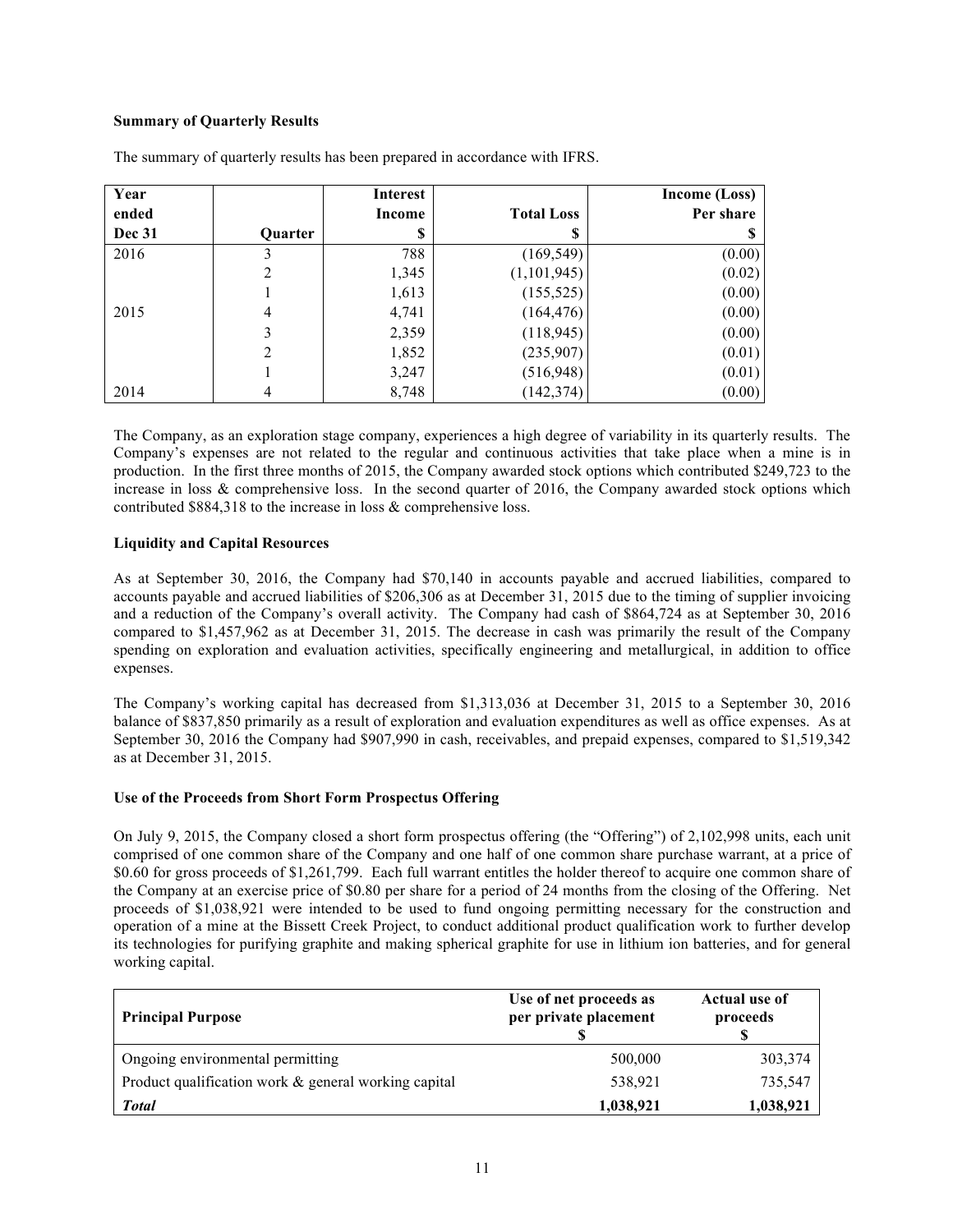### **Contractual Obligations**

As at September 30, 2016, the Company had no contractual obligations (commitments as at December 31, 2015 – \$Nil) to purchase goods or services that are enforceable and legally binding on the Company.

### **Off Balance Sheet Arrangements**

The Company does not have any off balance sheet arrangements.

### **Transactions with Related Parties**

*Major Shareholder*

The Company has no major shareholder

### *Key Management Compensation*

In the nine months ended September 30, 2016, the Company expensed management fees to companies owned and controlled by key management personnel of \$50,088 (2015 – \$nil), and salary and compensation to key management personnel of \$127,115 (2015 – \$240,000). In the nine months ended September 30, 2016, the Company provided employee benefits totaling \$5,457 (2015 – \$14,184) to key management personnel. In the nine months ended September 30, 2016, the Company expensed share-based compensation for stock options granted to key management personnel of \$585,420 (2015-\$57,628). In the nine months ended September 30, 2016, the Company expensed sharebased compensation for stock options granted to directors of \$336,546 (2015-\$192,095). In the nine months ended September 30, 2016, the Company expensed directors' fees of \$nil (2015-\$15,000).

### *Other Related Party Transactions*

During the nine months ended September 30, 2016, the Company expensed office rental payments of \$17,775 (2015 – \$17,775) to a public company whose CEO and Director is also a Director of Northern.

### **Proposed Transactions**

The Company continually reviews potential merger, acquisition, investment and other joint venture transactions that could enhance shareholder value. At the current time, there are no reportable proposed transactions.

### **Changes in Accounting Policies**

### *Recent and future pronouncements issued*

Certain pronouncements were issued by the IASB or the International Financial Reporting Interpretations Committee ("IFRIC") that are mandatory for accounting periods after December 31, 2015. Pronouncements that are not applicable or do not have a significant impact to the Company have been excluded from the discussion below. The Company is currently evaluating the potential impacts of these new standards.

IFRS 9, Financial Instruments (effective January 1, 2018) introduces new requirements for the classification and measurement of financial assets, and will replace IAS 39. IFRS 9 uses a single approach to determine whether a financial asset is measured at amortized cost or fair value, replacing the multiple classification options available in IAS 39. IFRS 15 Revenue from Contracts with Customers provides a single principle-based framework to be applied to all contracts with customers.

IFRS 15 replaces the previous revenue standard IAS 18, Revenue, and the related Interpretations on revenue recognition. The standard scopes out contracts that are considered to be lease contracts, insurance contracts and financial instruments. The new standard is a control-based model as compared to the existing revenue standard which is primarily focused on risks and rewards. Under the new standard, revenue is recognized when a customer obtains control of a good or service. Transfer of control occurs when the customer has the ability to direct the use of and obtain the benefits of the good or service. This standard is effective for reporting periods beginning on or after January 1, 2018.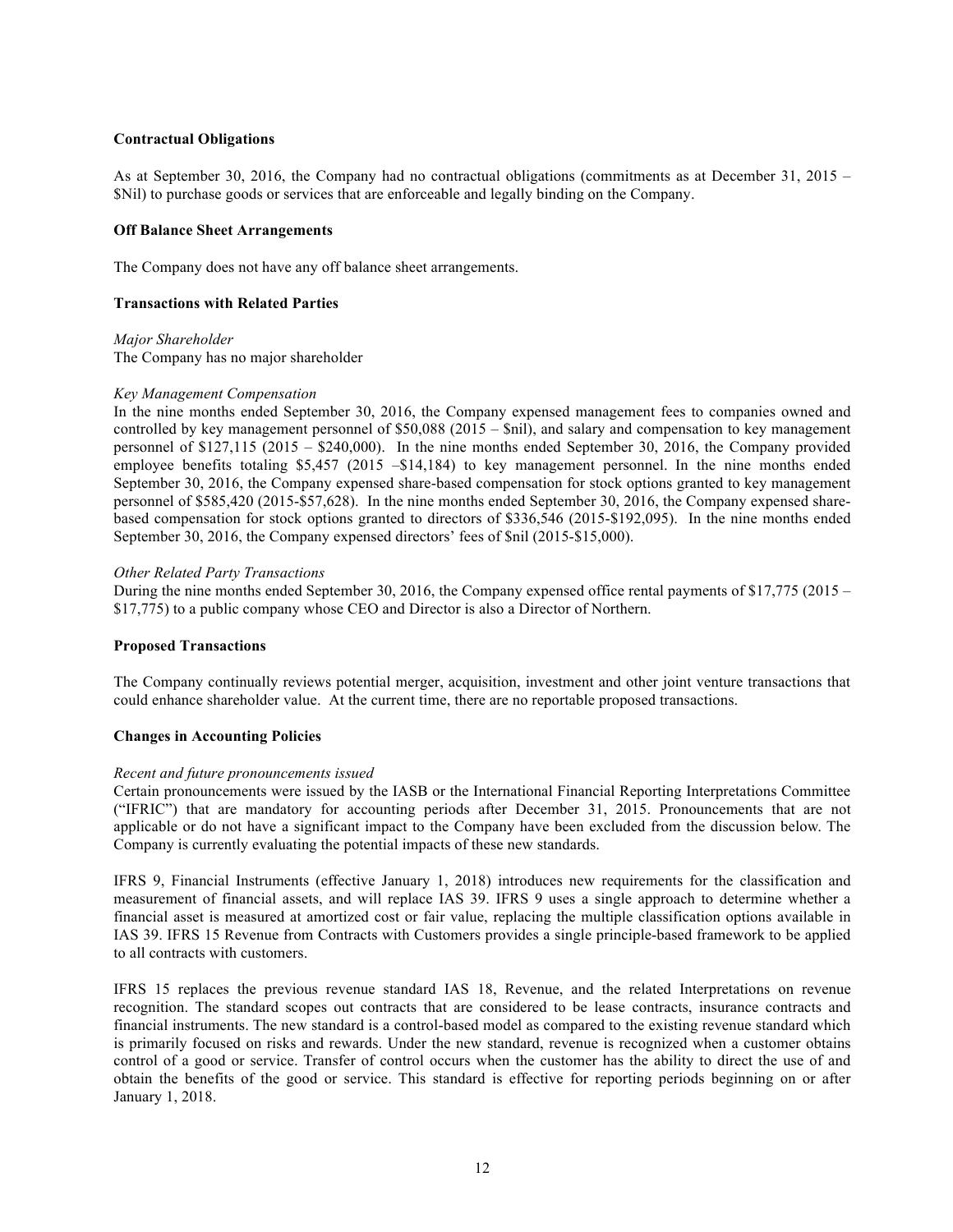IAS 1 Presentation of Financial Statements amendments are a part of a major initiative to improve disclosure requirements in IFRS financial statements. The amendments clarify the application of materiality to note disclosure and the presentation of line items in the primary statements provide options on the ordering of financial statements and additional guidance on the presentation of other comprehensive income related to equity accounted investments. The effective date for these amendments is January 1, 2016.

# **Critical Accounting Estimates and Judgements**

The preparation of the Financial Statements requires Management to make estimates, assumptions, and judgements about the future that affect the amounts recorded in the Financial Statements. These estimates, assumptions, and judgements are based on the Company's experience and management's expectations about future events that are believed to be reasonable under the circumstances, and they are continually being evaluated based on new facts and experience. Actual results may differ from these estimates, assumptions and judgements. The effect of a change in an accounting estimate is recognized prospectively in the period of change and future periods if the change impacts both periods.

Significant estimates used in the preparation of the Financial Statements include, but are not limited to:

- (i) asset carrying values and impairment charges;
- (ii) the economic recoverability of exploration expenditures incurred and the probability of future economic benefits from development expenditures incurred;
- (iii) the expected costs of asset retirement obligations; and
- (iv) the calculation of share-based compensation and warrants which includes the assumptions used in the Black-Scholes option pricing model including volatility, estimated forfeiture rates and expected time until exercise.

Significant judgements used in the preparation of the Financial Statements include, but are not limited to:

- (i) those relating to the assessment of the Company's ability to continue as a going concern;
- (ii) the useful lives and related depreciation of property and equipment;
- (iii) the identification of separately identifiable components in property and equipment where their respective cost is significant in comparison to the total cost;
- (iv) the classification of expenditures as exploration and evaluation assets; and
- (v) the recognition of deferred tax.

# **Critical Accounting Policies**

The Company believes the following critical accounting policies affect its more significant judgments and estimates used in the preparation of its financial statements:

# *Going Concern*

The critical assumption made by management of the Company is that the Company will continue to operate as a going concern.

The Company is an exploration stage company that incurred a net loss of \$1,419,519 for the nine months ended September 30, 2016 (2015 - \$871,798) and has an accumulated deficit of \$12,153,244 since the inception of the Company. As at September 30, 2016, working capital was \$837,850 and the Company's ability to continue as a going concern is dependent upon its ability to raise additional capital to continue the development of the Bissett Creek Project. The Company completed a short form prospectus offering on July 9, 2015 with gross proceeds of \$1,261,799. However, substantial additional capital, estimated at \$101.6M in the Company's FS update, is required to ultimately build a mine and processing plant on the Bissett Creek Project and to enable the Company to enter production and continue its operations. There is a high degree of risk and many inherent uncertainties in the mining industry and there is no assurance management will be successful in its endeavours. These factors indicate the existence of a material uncertainty which may cast significant doubt about the ability of the Company to continue as a going concern.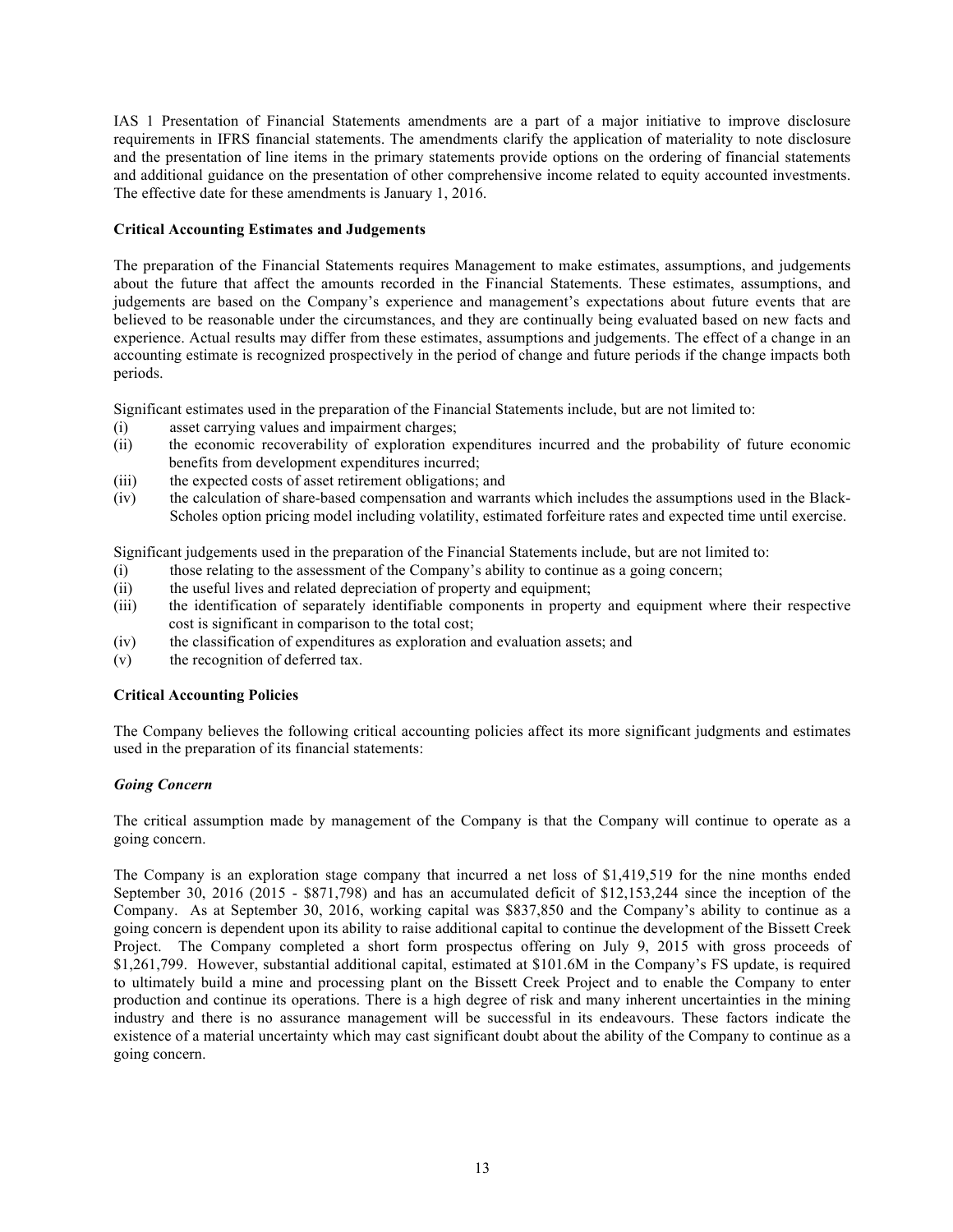The Financial Statements have been prepared on a going concern basis, which assumes that the Company will be able to continue in operation for the foreseeable future and will be able to realize its assets and discharge its liabilities and commitments in the normal course of business.

The Company's management believes that it can continue to finance operating expenses over the next twelve months with funds on hand. Given the continuation of negative investor sentiment in the graphite sector and that there was an extended period of weak capital markets in the resource sector, there exists a material uncertainty as to the Company's ability to raise additional funds on favourable terms. The Company's discretionary activities have considerable scope for flexibility in terms of the amount and timing of expenditures. The Company will thoroughly assess all such activities before undertaking them in advance of additional financing being secured. The Company's Financial Statements do not include any adjustments that might result from negative outcomes with respect to these uncertainties.

## *Impairment of Long-Lived Assets*

At each balance sheet date, the Company assesses whether there is any indication that any long-lived assets or finite life tangible assets are impaired. The Company monitors the recoverability of long-lived assets based on factors such as current market value, future asset utilization, business climate and future undiscounted cash flows expected to result from the use of the assets. An impairment is recognized if the recoverable amount, determined as the higher of an asset's fair value less cost to sell and the discounted future cash flows generated from use and eventual disposal of an asset, is less than its carrying value. Where the carrying amount of an asset exceeds its recoverable amount, the asset is considered impaired and is written down to its recoverable amount.

Mining properties and exploration and evaluation assets are also assessed for impairment upon the transfer of exploration and evaluation assets to development assets regardless of whether facts and circumstances indicate that the carrying amount of the exploration and evaluation assets is in excess of their recoverable amount.

## *Mining properties and exploration and evaluation expenditures*

Mining properties correspond to acquired interests in mining exploration permits/claims/leases which include the rights to explore, mine, extract and sell all minerals from such permits/claims/leases. All pre-exploration costs, i.e. costs incurred prior to obtaining the legal right to undertake exploration and evaluation activities on an area of interest, are expensed as incurred.

Once the legal right to explore has been acquired, exploration and evaluation expenditures are capitalized in respect of each identifiable area of interest until the technical feasibility and commercial viability of extracting a mineral resource are demonstrated.

General and administration expenditures relating to exploration are capitalized where they can be directly attributed to the site undergoing exploration and evaluation.

Exploration and evaluation assets are carried at historical cost, less any impairment losses recognized.

When technical feasibility and commercial viability of extracting a mineral resource are demonstrated for an area of interest, the Company stops capitalizing exploration and evaluation costs for that area, tests recognized exploration and evaluation assets for impairment, and reclassifies any unimpaired exploration and evaluation assets either as tangible or intangible mine development assets according to the nature of the assets.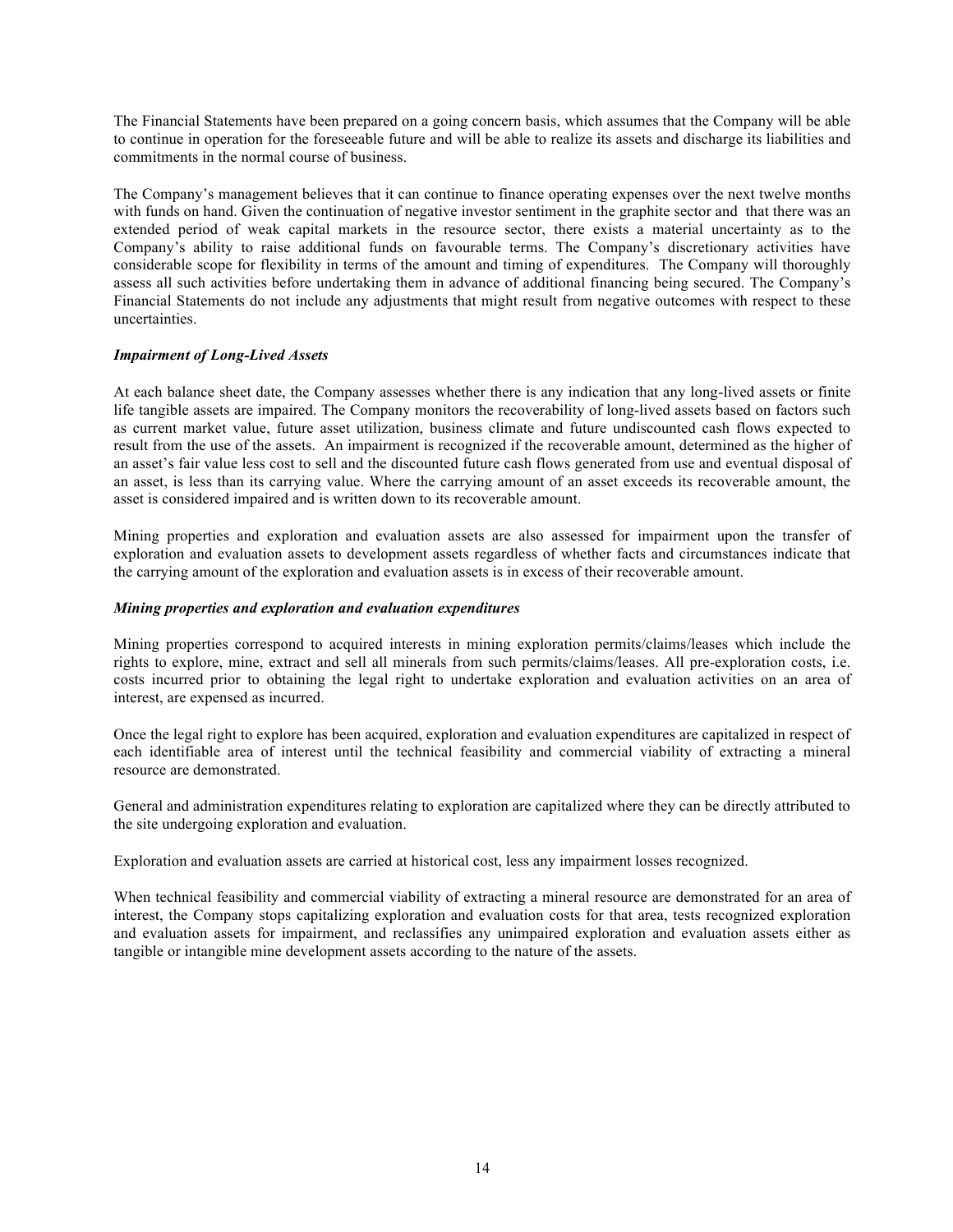#### *Share-based compensation*

The Company has a share option plan (the "Plan") described in Note 7 of the Financial Statements. The Company measures the compensation cost of stock options issued under the Plan using the fair-value method as determined using the Black-Scholes option pricing model. Compensation costs are measured at the grant date based on the fair value of the award and are recognized over the vesting period in net income (loss) with a corresponding increase to contributed surplus. Upon exercise, common shares are issued from treasury and the amount reflected in contributed surplus is credited to share capital, as adjusted for any consideration paid.

The Black-Scholes option pricing model incorporates highly subjective assumptions, including volatility, estimated forfeiture rates and expected time until exercise, which affect the calculated values. At the end of each reporting period, the Company reviews the option pricing model and updates model inputs for any changes for the purposes of determining the fair value of new grants, and reflects the impact of changes to non-market input estimates for previous grants in net income (loss) with a corresponding adjustment to contributed surplus.

### *Restoration and site closure provision*

The Company has an obligation to reclaim its mining property after the minerals have been mined from the site, and has estimated the costs necessary to comply with existing reclamation standards. The fair value of an asset retirement obligation is recorded in the period in which it is incurred. When the liability is initially recorded, the cost is capitalized by increasing the carrying amount of the related long-lived asset. Over time, the liability is adjusted to reflect the passage of time (accretion expense) and for changes in estimated future cash flows. Accretion expense is charged to the statement of comprehensive profit or loss, while adjustments related to changes in estimated cash flows are recorded as increases or decreases in the carrying value of the asset. The capitalized cost is amortized over the useful life of the related asset. Upon settlement of the liability, a gain or loss is recorded if the actual costs incurred are different from the liability recorded.

### *Income Taxes*

The Company uses the asset and liability method of accounting for income taxes. Under this method, deferred tax is determined based on differences between the financial statement carrying values of existing assets and liabilities and their respective income tax bases (temporary differences), and losses carried forward. Deferred tax is measured using the enacted tax, or substantially enacted tax rates which will be in effect when the temporary differences are likely to reverse. The effect on deferred tax of a change in tax rates is included in operations in the period in which the change is enacted. The amount of deferred tax recognized is limited to the amount of the benefit that is probable.

Deferred tax and the recognition and measurement of uncertain tax positions are subject to various assumptions and management judgement. Actual results may differ from these estimates. In circumstances where the applicable tax laws and regulations are either unclear or subject to ongoing varying interpretations, it is reasonably possible that changes in these estimates could occur that materially affect the amounts of deferred tax recorded at September 30, 2016.

#### **Financial instruments**

All financial instruments are required to be measured at fair value on initial recognition. Measurement in subsequent periods depends upon whether the financial instrument is classified as fair value through profit or loss ("FVTPL"), available-for-sale assets, held-to-maturity investments, loans and receivables, or other liabilities measured at amortized cost ("Other Financial Liabilities"). Financial instruments classified as FVTPL are measured at fair value with unrealized gains and losses recognized in the statement of operations. Available-for-sale asset financial instruments are measured at fair value with unrealized gains and losses recognized in other comprehensive income. Financial assets classified as held-to-maturity investments, loans and receivables and Other Financial Liabilities, are measured at amortized cost. Transaction costs in respect of financial assets and liabilities which are FVTPL are recognized in profit or loss immediately. Transaction costs in respect of Other Financial Instruments are included in the initial fair value measurement of the financial instrument.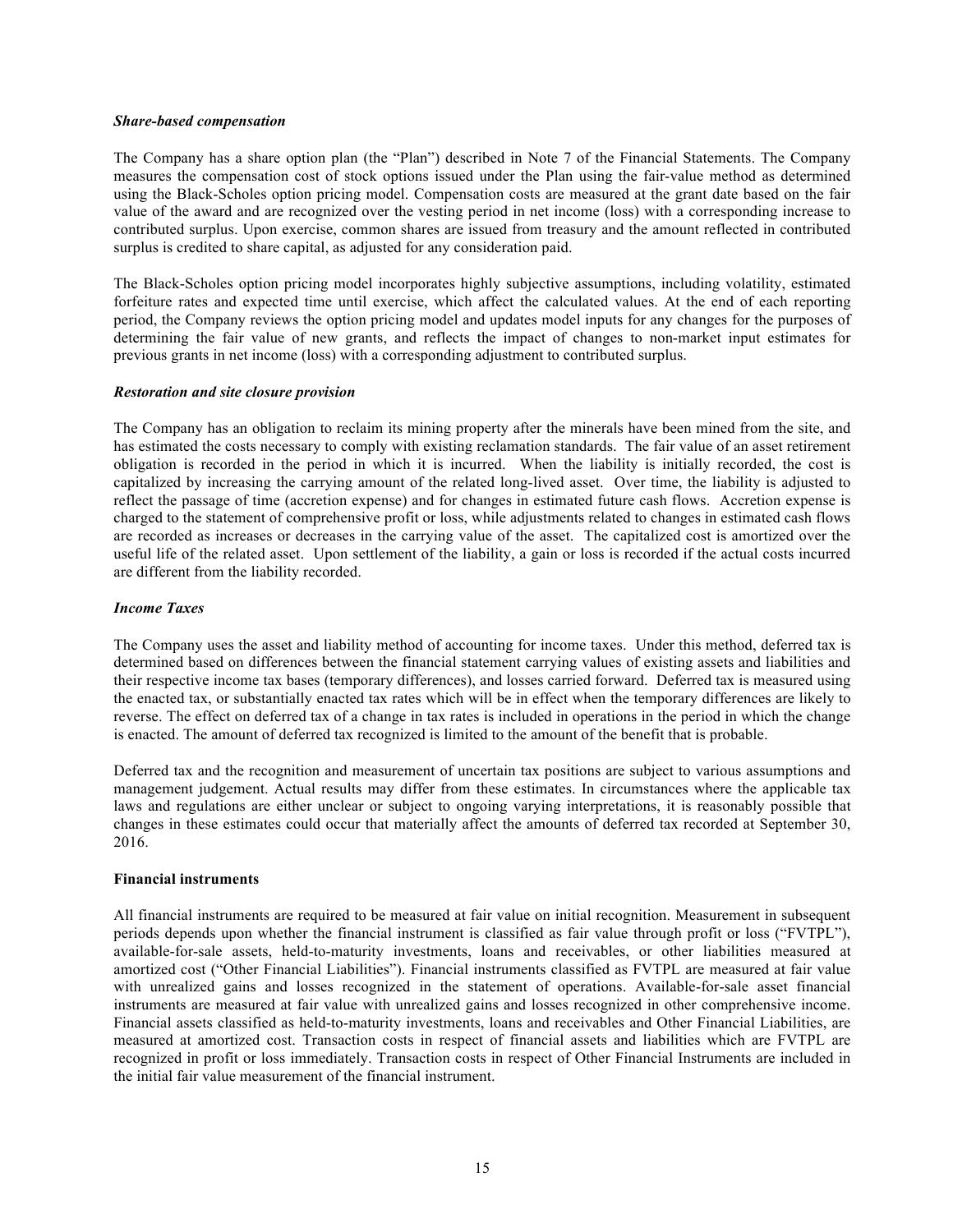The Company may enter into derivative contracts or, financial instruments and non-financial contracts containing embedded derivatives. Embedded derivatives are required to be accounted for separately at fair value as derivatives when the risks and characteristics of the embedded derivatives are not closely related to those of their host contract, and the host contract is not carried at fair value.

### **Disclosure of Outstanding Share Data (as at October 31 2016):** *Common Shares*

Authorized: Unlimited number of common shares.

Outstanding: 51,484,279 common shares.

### *Warrants*

A summary of the Company's warrants outstanding and exercisable at October 31, 2016 is presented below:

|                       | Warrants    | Warrants    |                    |
|-----------------------|-------------|-------------|--------------------|
| <b>Exercise price</b> | outstanding | exercisable | <b>Expiry date</b> |
| \$0.80                | 1.051.499   | 1,051,499   | July 9, 2017       |

### *Share Options*

A summary of the Company's share options outstanding and exercisable at October 31, 2016 is presented below:

|                       | <b>Options</b> | <b>Options</b> |                    |
|-----------------------|----------------|----------------|--------------------|
| <b>Exercise price</b> | outstanding    | exercisable    | <b>Expiry date</b> |
| \$0.94                | 25,000         | 25,000         | November 16, 2016  |
| \$0.80                | 75,000         | 75,000         | December 20, 2016  |
| \$2.50                | 25,000         | 25,000         | April 11, 2017     |
| \$0.75                | 200,000        | 200,000        | May 15, 2017       |
| \$0.85                | 500,000        | 500,000        | December 20, 2017  |
| \$0.75                | 100,000        | 100,000        | May 19, 2018       |
| \$0.70                | 650,000        | 650,000        | January 9, 2020    |
| $$0.50*$              | 3,050,000      | 2,550,000      | April 27, 2021     |
|                       | 4,625,000      | 4,125,000      |                    |

**\*500,000 of the stock options granted to non-executive directors will be subject to an escrow agreement and cannot be exercised unless and until they have been ratified by a majority vote of disinterested shareholders to be held no later than Northern's annual general meeting to be held in 2017. The balance of the stock options can be exercised at any time.**

### **Trends**

There are significant uncertainties regarding the prices of industrial minerals and in the availability of equity financing for the purposes of mineral exploration and development. For instance, the prices of industrial minerals, including graphite, have fluctuated widely in recent years and it is expected that wide fluctuations may continue. Management of the Company is not aware of any trend, commitment, event or uncertainty both presently known or reasonably expected by the Company to have a material adverse effect on the Company's business, financial condition or results of operations other than the normal speculative nature of the natural resource industry and the risks disclosed below under the heading "Risk Factors".

# **Risk Factors**

An investment in the Company's common shares is speculative and subject to risks and uncertainties. The occurrence of any one or more of these risks or uncertainties could have a material adverse effect on the value of any investment in the Company and the business, prospects, financial position, financial condition or operating results of the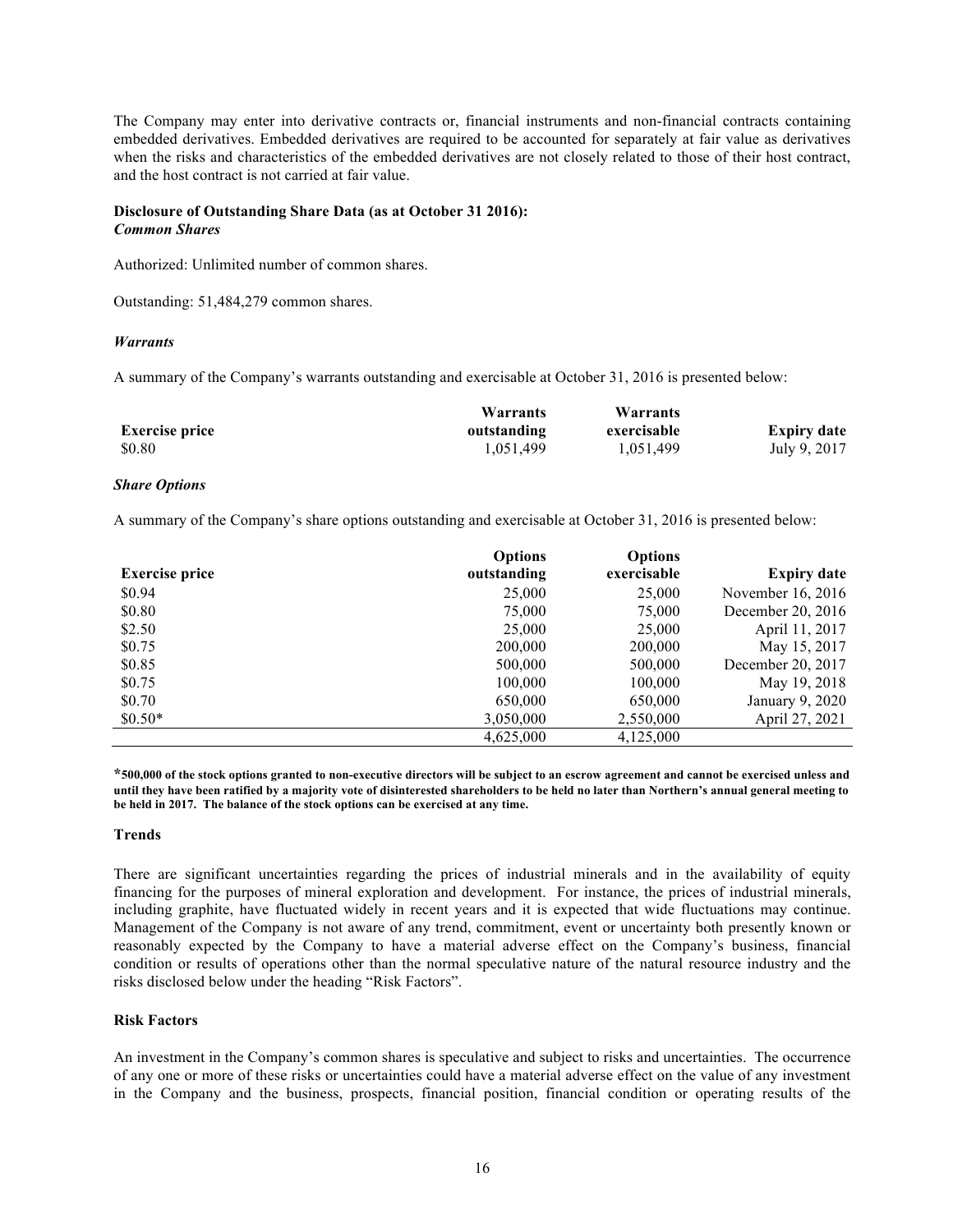Company. The risk factors noted below, in no specific order, are not an exhaustive list of all risk factors associated with an investment in the Company's common shares or in connection with the operations of the Company.

- Exploration stage company developing one single asset;
- The highly speculative nature of mineral exploration and development;
- No history of mineral development and production;
- Mining operations and no insurance coverage on the inherent risks of such operations;
- Limited operating history and financial resources;
- Governmental and Environmental regulation, permits and compliance;
- The reliability of results of prior exploration work;
- Reliance on management and experts;
- Reliability of proprietary technologies;
- Intellectual property protection;
- Competition;
- Risk to infrastructure;
- The possibility of conflicts of interest for the Company's directors and/or officers;
- The possibility of cost overruns, delays and construction risk;
- Competitive conditions;
- Title to property;
- Aboriginal land claims;
- Environmental risks and hazards;
- Cost of land reclamation;
- Commodity prices;
- Price volatility and lack of active market;
- Litigation;
- No earning or dividend record and no anticipation of paying in foreseeable future.

For a more detailed discussion of the above risk factors, refer to the Company's Annual Information Form filed for the year ended December 31, 2015.

### **Cautionary Statement Regarding Forward-Looking Statements**

This MD&A contains "forward-looking statements" which reflect management's expectations regarding the Company's future growth, results of operations, performance and business prospects and opportunities. Such forward-looking statements may include, but are not limited to, statements with respect to the future financial or operating performance of the Company and its projects, the future price of graphite or other metal prices, the estimation of Mineral Resources, the timing and amount of estimated future production, costs of production, capital, operating and exploration expenditures, costs and timing of the development of new deposits, costs and timing of future exploration, requirements for additional capital, government regulation of mining operations, environmental risks, reclamation expenses, title disputes or claims, limitations of insurance coverage and the timing and possible outcome of regulatory matters. Often, but not always, forward-looking statements can be identified by the use of words such as "plans", "expects", "is expected", "budget", "scheduled", "estimates", "forecasts", "intends", "anticipates", or "believes" or variations (including negative variations) of such words and phrases, or statements that certain actions, events or results "may", "could", "would", "might" or "will" be taken, occur or be achieved. Forwardlooking statements involve known and unknown risks, uncertainties, assumptions and other factors that may cause the actual results, performance or achievements of the Company to be materially different from any future results, performance or achievements expressed or implied by the forward-looking statements. Such factors include, among others: general business, economic, competitive, political and social uncertainties; the actual results of current exploration activities; conclusions of economic evaluations; fluctuations in currency exchange rates; changes in project parameters as plans continue to be refined; changes in labor costs or other costs of production; future prices of graphite or other industrial mineral prices; possible variations of mineral grade or recovery rates; failure of plant, equipment or processes to operate as anticipated; accidents, labor disputes and other risks of the mining industry, including but not limited to environmental hazards, cave-ins, pit-wall failures, flooding, rock bursts and other acts of God or unfavorable operating conditions and losses; delays in obtaining governmental approvals or financing or in the